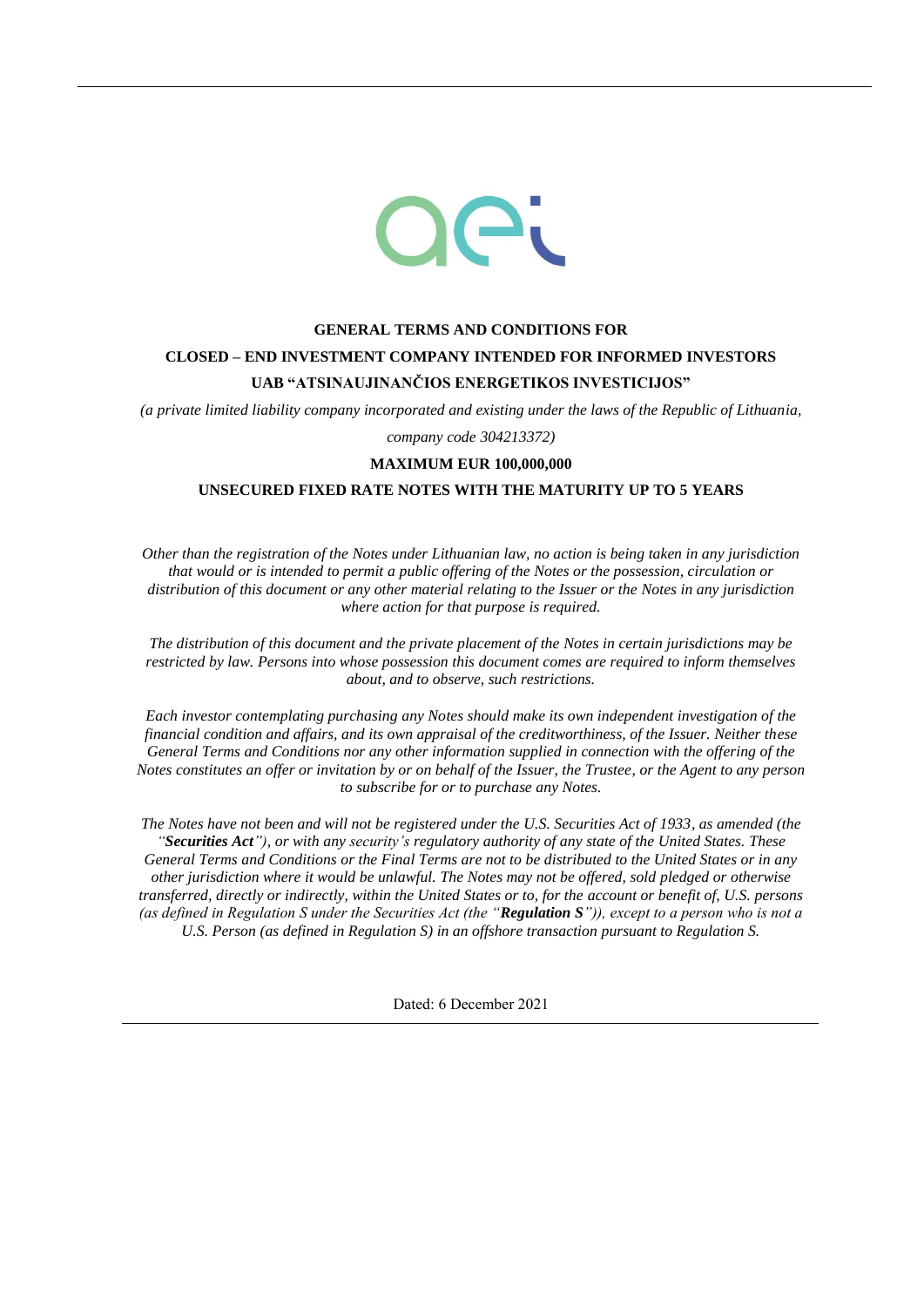# **TABLE OF CONTENTS**

| 1.  |                                                                 |  |
|-----|-----------------------------------------------------------------|--|
| 2.  |                                                                 |  |
| 3.  |                                                                 |  |
| 4.  |                                                                 |  |
| 5.  |                                                                 |  |
| 6.  | DENOMINATION, TITLE, ISSUE PRICE, TRANSFER AND UNDERWRITING 6   |  |
| 7.  |                                                                 |  |
| 8.  |                                                                 |  |
| 9.  |                                                                 |  |
| 10. |                                                                 |  |
| 11. |                                                                 |  |
| 12. |                                                                 |  |
| 13. |                                                                 |  |
| 14. |                                                                 |  |
| 15. | NOTEHOLDERS' MEETING AND PROCEDURE IN WRITING, MODIFICATION AND |  |
| 16. |                                                                 |  |
| 17. |                                                                 |  |
| 18. |                                                                 |  |
| 19. |                                                                 |  |
|     |                                                                 |  |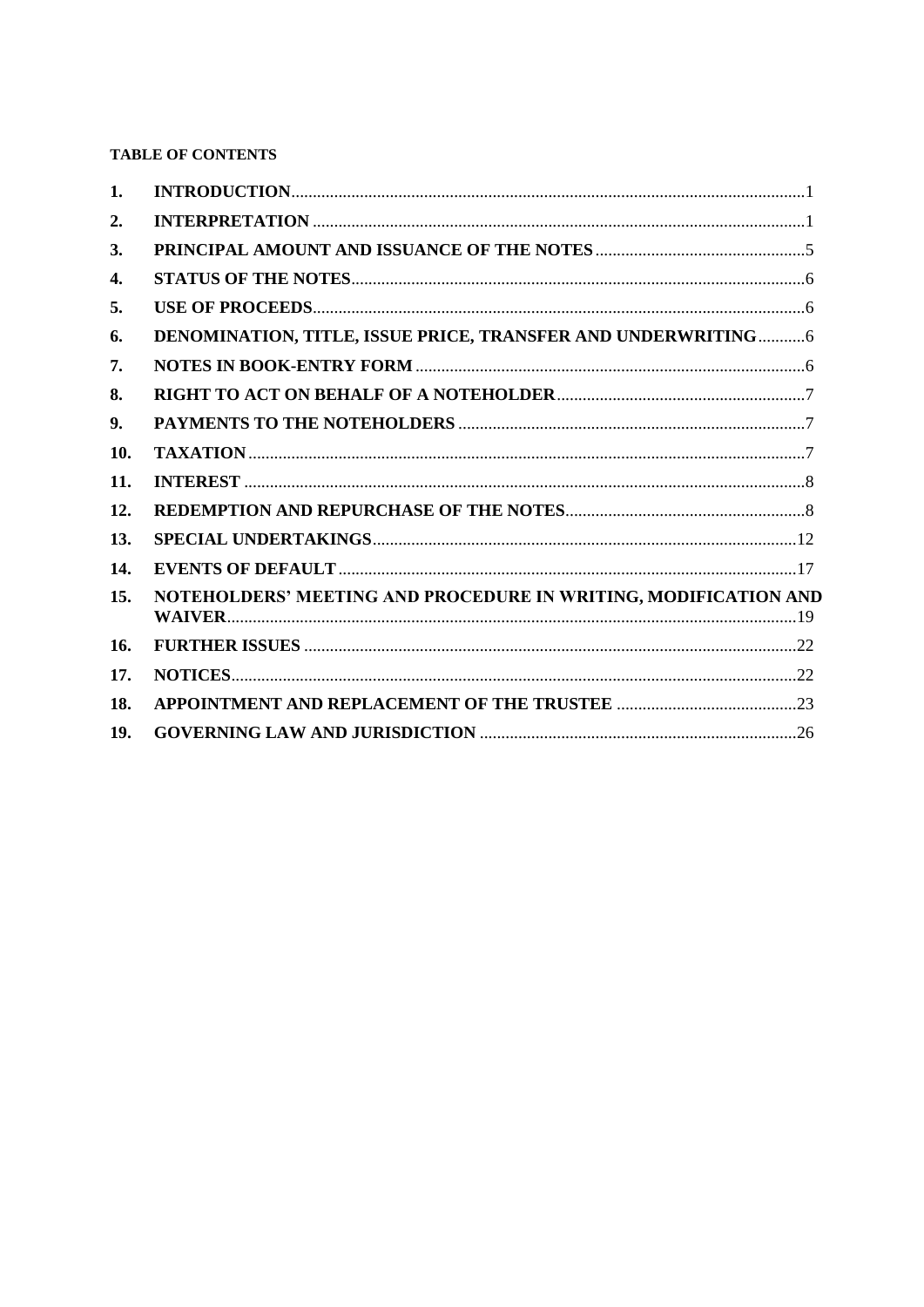# **GENERAL TERMS AND CONDITIONS FOR CLOSED – END INVESTMENT COMPANY INTENDED FOR INFORMED INVESTORS UAB "ATSINAUJINANČIOS ENERGETIKOS INVESTICIJOS"**

*(a private limited liability company incorporated and existing under the laws of the Republic of Lithuania, company code 304213372)*

### **MAXIMUM EUR 100,000,000**

#### **UNSECURED FIXED RATE NOTES 2021/2026**

## **ISIN: LT0000405938**

*The following is the text of the General Terms and Conditions which, as completed by the relevant Final Terms, will constitute terms and conditions of each Note issued under these General Terms and Conditions. Subject to this, to the extent permitted by applicable law and/or regulation, the Final Terms in respect of any Tranche of Notes may supplement, amend, or replace any information in these General Terms and Conditions.*

#### **1. Introduction**

- a) **General Terms and Conditions**: Closed End Investment Company Intended for Informed Investors UAB "Atsinaujinančios energetikos investicijos" (the "**Issuer**") has established these General Terms and Conditions (the "**Terms and Conditions**") for the issuance of up to EUR 100,000,000 (one hundred million euro) in aggregate principal amount of notes (the "**Notes**").
- b) **Final Terms**: Notes issued under the Terms and Conditions are issued in series (each a "**Series**") and each Series may comprise one or more tranches (each a "**Tranche**") of Notes. Each Tranche is the subject of a final terms (the "**Final Terms**") which completes these Terms and Conditions. The terms and conditions applicable to any particular Tranche of Notes are these Terms and Conditions as completed by the relevant Final Terms. The Notes of each Tranche will all be subject to identical terms, except that the Issue Dates (as defined below) and the Issue Prices (as defined below) thereof may be different in respect of different Tranches. In the event of any inconsistency between these Terms and Conditions and the relevant Final Terms, the relevant Final Terms shall prevail.
- c) **The Notes**: All subsequent references in these Terms and Conditions to "Notes" are to the Notes which are the subject of the relevant Final Terms. Notes will be unsecured fixed rate Notes only. Copies of the relevant Final Terms are available for viewing and copies may be obtained from the Issuer closed – end investment company intended for informed investors UAB "Atsinaujinančios energetikos investicijos", at Jogailos str. 4, Vilnius, Lithuania.

#### <span id="page-2-0"></span>**2. Interpretation**

a) *Definitions:* In these Terms and Conditions the following expressions have the following meanings:

"**Accounting Principles**"means the international financial reporting standards (IFRS) within the meaning of Regulation 1606/2002/EC (or as otherwise adopted or amended from time to time).

"**Associated Company"** means, in relation to the Issuer, any legal entity (corporation, partnership, limited liability company, joint venture, association, unincorporated organisation or contractual fund thereof, or any other entity, whether or not having a separate legal personality), in respect of which the Issuer, directly or indirectly, (i) does own shares or ownership rights representing 50 (fifty) per cent. or less of the total number of votes held by the owners, or (ii) otherwise does control 50 (fifty) per cent. or less of the total number of votes held by the owners.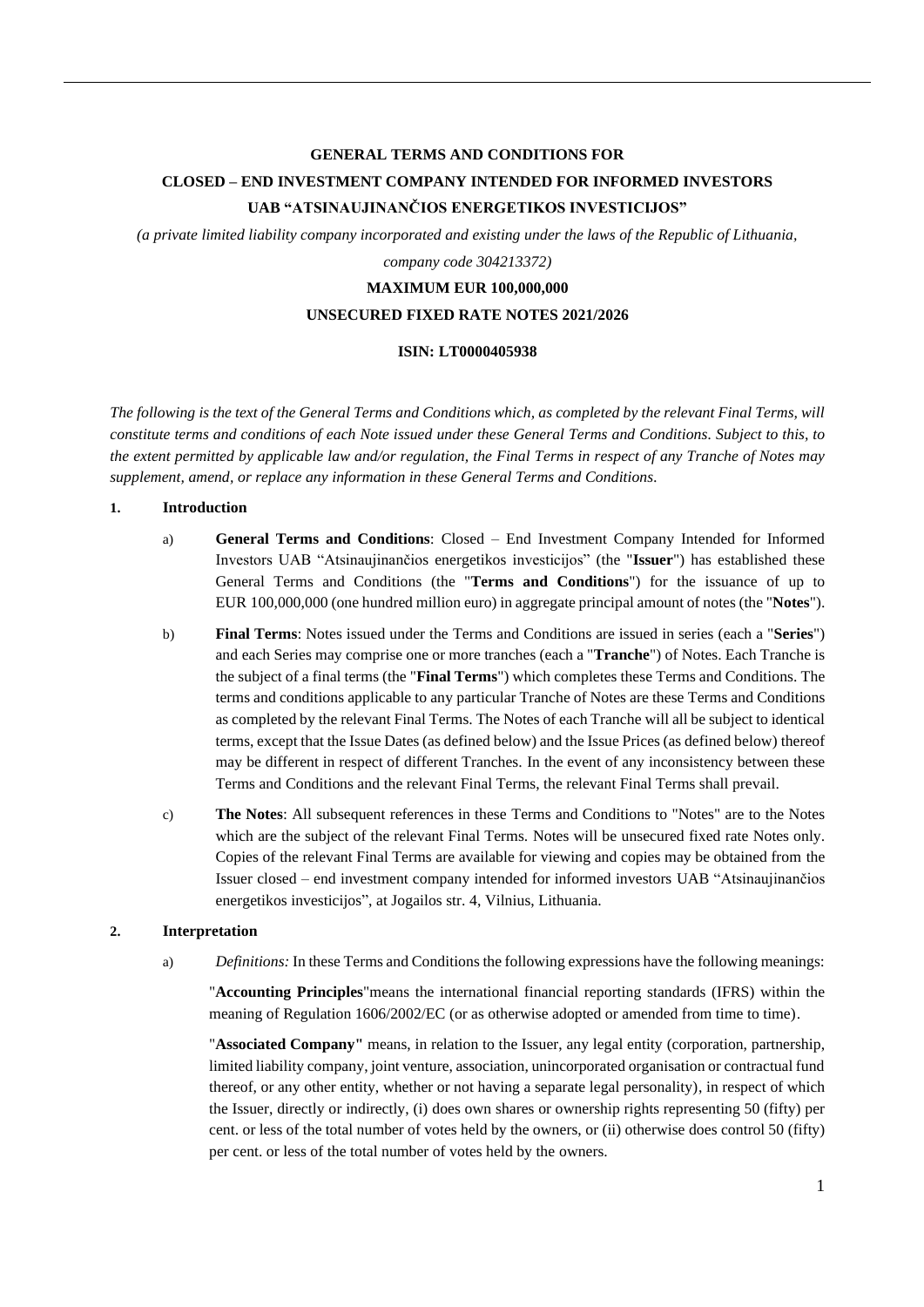"**Business Day"** means a day other than a Saturday, a Sunday, a national or a public holiday in Lithuania.

"**Business Day Convention"** means that the relevant date shall be postponed to the first following day that is a Business Day unless that day falls in the next calendar month in which case that date will be the first preceding day that is a Business Day.

"**Cash and Cash Equivalents"** means cash and cash equivalents in accordance with the Accounting Principles.

"**Compliance Certificate"** means a certificate, in form and substance reasonably satisfactory to the Trustee, signed by an authorised signatory of the Issuer certifying that (A) the financial covenant set forth in Clause [13](#page-13-0)[\(b\)](#page-13-1)[\(i\)](#page-13-2) is met on each day of the quarter to which the Compliance Certificate refers to; (B) there was no breach of any other undertakings set forth in Clauses [13](#page-13-0)[\(a\)](#page-13-3) and [13](#page-13-0)[\(c\)-](#page-14-0)[\(i\);](#page-17-0) (C) so far as it is aware no Event of Default is continuing or, if it is aware that such event is continuing, specifying the event and steps, if any, being taken to remedy it and:

- (i) if provided in connection with a Financial Report of the Issuer being made available, including calculations and figures in respect of the financial covenants as set forth in Clause 13[\(b\)](#page-13-1)[\(ii\)](#page-13-4) and  $(iii)$ , that the financial covenants set forth in Clauses 13[\(b\)](#page-13-1) $(ii)$  and  $(iii)$  are met as per the last day of the quarter to which the Compliance Certificate refers to; or
- (ii) if provided in connection with a Subsequent Note Issue, that the financial covenants are met calculated *pro forma* including the Subsequent Note Issue.

The first reporting period will be for the year ending 31 December 2021.

"**Dealer"** and "**Issuing Agent"** means Luminor Bank AS, reg. No 11315936, address: Liivalaia 45, 10145, Tallinn, Estonia, registered with the Estonian Commercial Register, represented within the Republic of Lithuania by Luminor Bank AS Lithuanian Branch, registered at Konstitucijos ave. 21A, 03601 Vilnius, Lithuania, reg no. 304870069.

"**EUR"** means the lawful currency of Lithuania.

"**Event of Default"** means an event or circumstance specified in Clause [14.](#page-18-0)

"**External Financial Debt"** means financial debt as stated in the relevant Financial Report, excluding debt between Issuer, any of the Subsidiaries or any of the Associated Companies.

"**Final Redemption Amount**" means, in respect of any Note, its principal amount as specified in the relevant Final Terms, payable at the Maturity Date.

"**Financial Report"** means the annual financial statements of any Group Company or any Associate Company and the quarterly interim statements of any Group Company or any Associate Company prepared in accordance with the applicable law.

"**Financial Report of the Issuer"** means consolidated financial statements of the Issuer and its subsidiary UAB "JTPG" prepared in accordance with the applicable law.

"**First Issue Date**" means the date specified in the relevant Final Terms.

"**Green Bond Framework"** means a document created by the Issuer that sets out the Issuer's intention to apply the proceeds from the Notes specifically for one or more eligible projects for the financing and/or refinancing of projects and activities that promote climate and other environmental purposes, in accordance with certain prescribed eligibility criteria.

"**Group**" means the Issuer and all the Subsidiaries from time to time (each a "**Group Company**").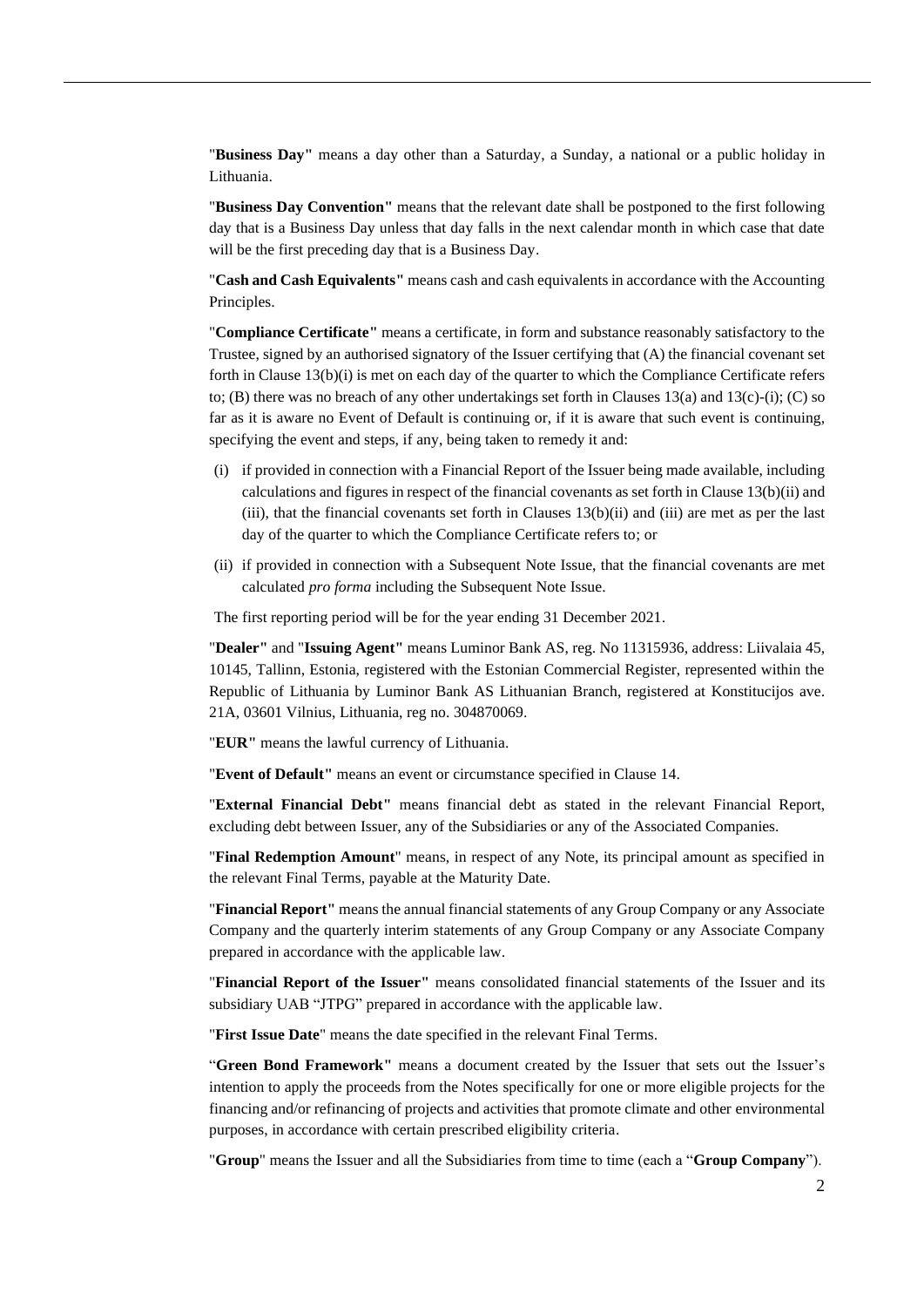"**Initial Note Issue"** has the meaning set forth in Clause 3[\(a\).](#page-6-0)

"**Interest"** means the interest on the Notes calculated in accordance with Clauses [11.a\)](#page-9-0) t[o11.c\).](#page-9-1)

"**Interest Commencement Date**" means the Issue Date of the Notes as specified in the relevant Final Terms;

"**Interest Payment Date"** means the First Interest Payment Date and any other date or dates specified as such in, or determined in accordance with the provisions of, the relevant Final Terms and to the extent such day is not a Business Day, adjusted in accordance with the relevant Business Day Convention.

"**Interest Period"** means each period beginning on (and including) the Interest Commencement Date or any Interest Payment Date and ending on (but excluding) the next Interest Payment Date.

"**Interest Rate**" has the meaning given in the relevant Final Terms.

"**Issue Date"** has the meaning given in the relevant Final Terms.

"**Issuer"** means UAB "Atsinaujinančios energetikos investicijos", a private limited liability closed - end investment company intended for informed investors registered in Lithuania. The Bank of Lithuania has approved the Articles of Association of the Issuer on 14 December 2020. UAB "Lords LB Asset Management", registry code 301849625, is acting as the Management Company of the Issuer.

"**Law on the Protection of Interests of Owners of Bonds "** means the Law on the Protection of Interests of Owners of Bonds issued by Public and Private Liability Companies of the Republic of Lithuania (in Lithuanian: *Lietuvos Respublikos akcinių bendrovių ir uždarųjų akcinių bendrovių obligacijų savininkų interesų gynimo įstatymas*).

"**Law on Securities"** means the Law on Securities of the Republic of Lithuania (in Lithuanian: *Lietuvos Respublikos vertybinių popierių įstatymas*).

"**Market Loan**" means any loan or other indebtedness where an entity issues commercial paper, certificates, convertibles, subordinated debentures, bonds or any other debt securities (including, for the avoidance of doubt, medium term note programmes and other market funding programmes), provided in each case that such instruments and securities are or can be subject to trade on Nasdaq Vilnius or any other regulated market or unregulated recognised marketplace.

"**Material Adverse Effect"** means a material adverse effect on (i) the business, financial condition or operations of the Group taken as a whole, (ii) the Issuer's ability or willingness to perform and comply with its payment and other undertakings under these Terms and Conditions or (iii) the validity or enforceability of these Terms and Conditions.

"**Material Company"** means the Issuer, a Subsidiary representing more than 5.00 (five) per cent. of total Issuer's business valuation as set forth in Clause [13\(](#page-13-0)[c\)](#page-14-0) or Associated Company representing more than 5.00 (five) per cent. of total Issuer's business valuation as set forth in Clause [13](#page-13-0)[\(c\).](#page-14-0)

"**Maturity Date"** means the date specified in the relevant Final Terms.

"**Nasdaq CSD"** means the Issuer's central securities depository and registrar in respect of the Notes from time to time; initially Lithuanian branch of Nasdaq CSD SE, reg. no. 304602060, address Konstitucijos pr. 29-1, Vilnius, Lithuania.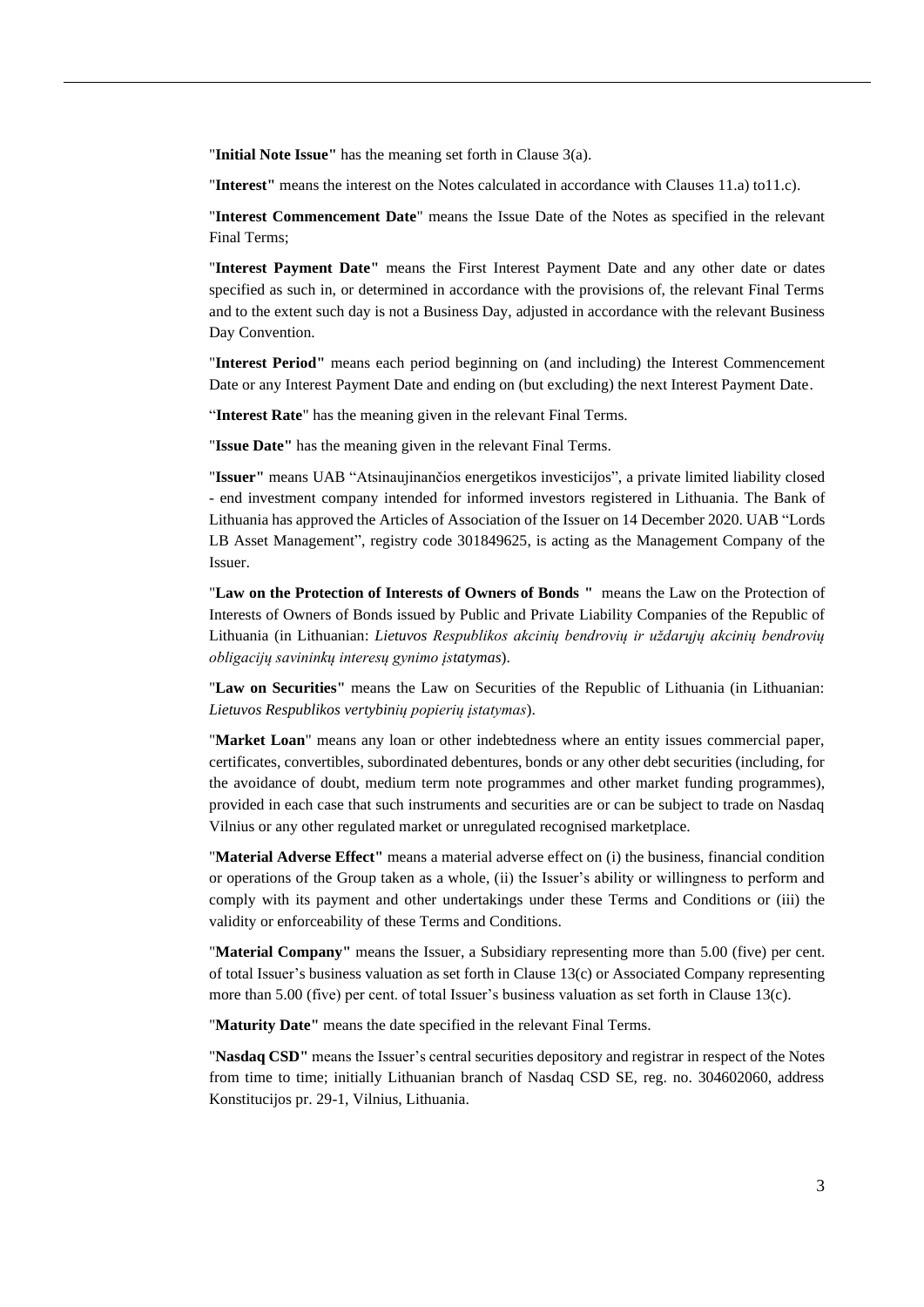"**Nasdaq Vilnius"** means the regulated market (as defined in Directive 2014/65/EU on markets in financial instruments) of AB Nasdaq Vilnius, reg. no. 110057488, Konstitucijos pr. 29, Vilnius, Lithuania.

"**Nominal Amount"** has the meaning set forth in Clause [6.a\).](#page-7-0)

"**Noteholder"** means the Person who´s Notes are registered on the Securities Account.

"**Noteholders' Meeting"** means a meeting among the Noteholders held in accordance with Clause [15](#page-20-0) (*Noteholders' Meeting and Procedure in Writing, Modification and Waiver*)

"**Permitted Business"** means (a) any businesses in activities engaged in by the Issuer or any of its Subsidiaries on the Issue Date or (b) any businesses that are related, complementary, incidental, ancillary or similar to the foregoing or are reasonable extensions or developments of any thereof in Lithuania, Latvia, Estonia or Poland;

"**Permitted Disposal"** means the sale or otherwise disposal of shares in any Group Company or of any of Issuer's or any Group Company's assets or operations where such individual transaction and the total amount of such transactions during one calendar year does not exceed EUR 500,000 (five hundred thousand) and the transaction is carried out at fair market value, on terms customary for such transactions.

"**Person"** means any individual, corporation, partnership, limited liability company, joint venture, association, unincorporated organisation, contractual fund, government, or any agency or political subdivision thereof, or any other entity, whether or not having a separate legal personality.

"**Procedure in Writing"** means the written or electronic procedure for decision making among the Noteholders in accordance with Clause [15](#page-20-0) (*Noteholders' Meeting and Procedure in Writing, Modification and Waiver*).

"**Redemption Date"** means the date on which the relevant Notes are to be redeemed or repurchased in accordance with Clause [12](#page-9-2) (*Redemption and repurchase of the Notes*).

"**Relevant Period"** means each period of 3 (three), 6 (six), 9 (nine) or 12 (twelve) consecutive calendar months of the relevant Financial Report.

"**Securities Account"** means the account for dematerialised securities opened in the name of Noteholder with a financial institution which is a member of Nasdaq Vilnius.

"**Subsequent Note Issue"** has the meaning set forth in Clause 3[\(b\).](#page-6-1)

"**Subsidiary"** means, in relation to the Issuer, any legal entity, in respect of which the Issuer, directly or indirectly, (i) owns shares or ownership rights representing more than 50 (fifty) per cent. of the total number of votes held by the owners, (ii) otherwise controls more than 50 (fifty) per cent. of the total number of votes held by the owners, (iii) has the power to appoint and remove all, or the majority of, the members of the board of directors or other governing body or (iv) exercises control as determined in accordance with the Accounting Principles.

"**Trustee"** means the Noteholders' Trustee under these Terms and Conditions from time to time; initially Intertrust (Sweden) AB, reg. no.556625-5476, address Sveavägen 9, Box 162 85, 103 25, Stockholm, Sweden.

"**Trustee Agreement"** means the agreement entered into on or before the Issue Date between the Issuer and the Trustee, or any replacement Trustee agreement entered into after the Issue Date between the Issuer and the Trustee.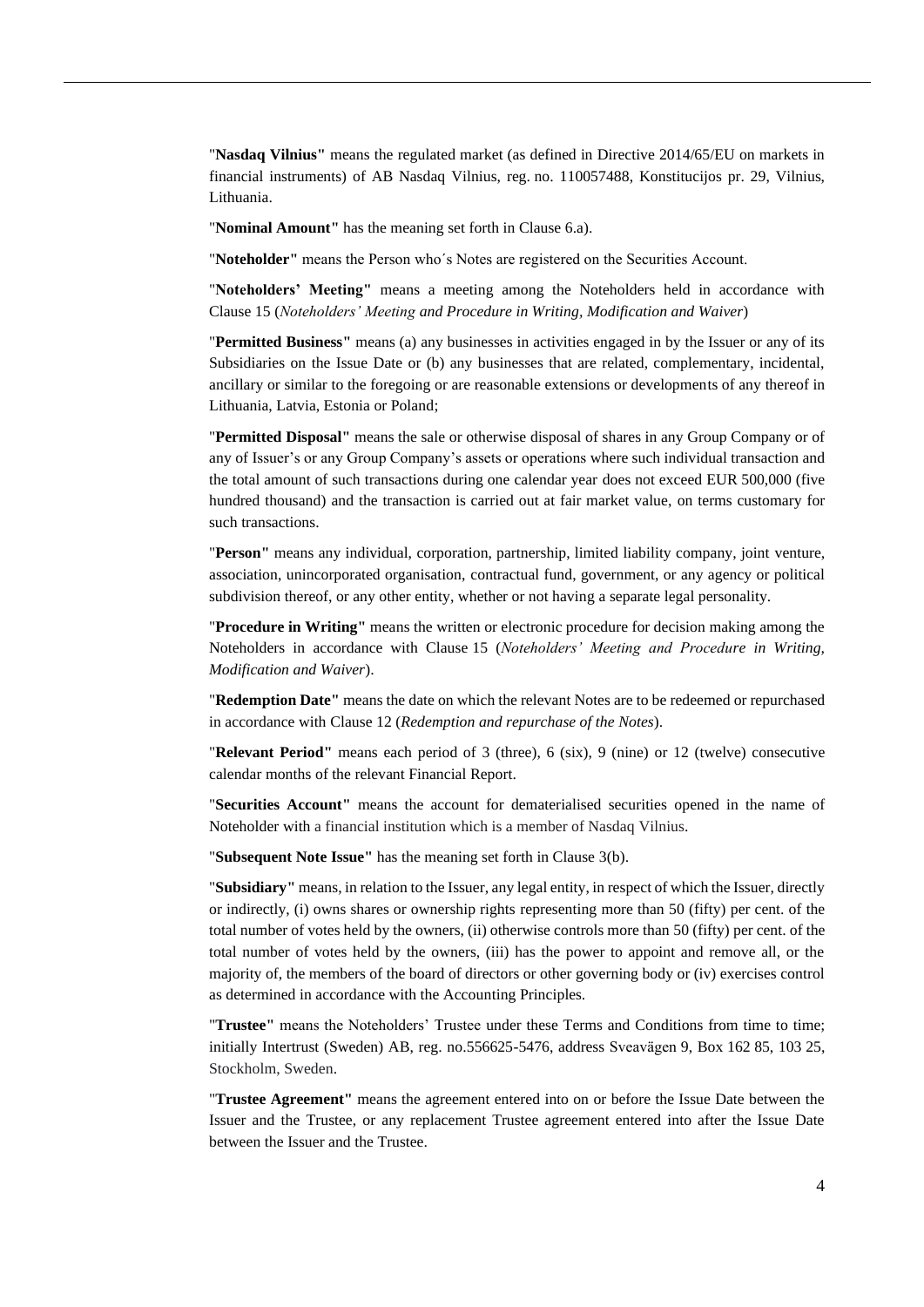- b) *Interpretation*: In these Terms and Conditions:
	- (i) any reference to principal shall be deemed to include the Redemption Amount, any additional amounts in respect of principal which may be payable under Clause [10](#page-8-0) (*Taxation*), any premium payable in respect of a Note and any other amount in the nature of principal payable pursuant to these Terms and Conditions;
	- (ii) any reference to interest shall be deemed to include any additional amounts in respect of interest which may be payable under Clause [10](#page-8-0) (*Taxation*) and any other amount in the nature of interest payable pursuant to these Terms and Conditions;
	- (iii) if an expression is stated in Clause [2.a\)](#page-2-0) (*Definitions*) to have the meaning given in the relevant Final Terms, but the relevant Final Terms gives no such meaning or specifies that such expression is "**not applicable**" then such expression is not applicable to the Notes;
	- (iv) Unless a contrary indication appears, any reference in these Terms and Conditions to:
		- "assets" includes present and future properties, revenues and rights of every description;
		- any agreement or instrument is a reference to that agreement or instrument as supplemented, amended, novated, extended, restated or replaced from time to time;
		- a "regulation" includes any regulation, rule or official directive (whether or not having the force of law) of any governmental, intergovernmental or supranational body, agency or department;
		- a provision of law is a reference to that provision as amended or re-enacted; and
		- a time of day is a reference to Lithuanian local time.
	- (v) An Event of Default is continuing if it has not been remedied or waived.
	- (vi) When ascertaining whether a limit or threshold specified in EUR has been attained or broken, an amount in another currency shall be counted on the basis of the rate of exchange for such currency against EUR for the previous Business Day, as published by the European Central Bank on its website [\(www.ecb.europa.eu\)](http://www.ecb.europa.eu/). If no such rate is available, the most recently published rate shall be used instead.
	- (vii) A notice shall be deemed to be sent by way of press release if it is made available to the public within Lithuania promptly and in a non-discriminatory manner.
	- (viii) No delay or omission of the Trustee or of any Noteholder to exercise any right or remedy under these Terms and Conditions shall impair or operate as a waiver of any such right or remedy.

### <span id="page-6-0"></span>**3. Principal amount and issuance of the Notes**

- a) Under these Terms and Conditions for the issuance of notes the Issuer may issue notes up to an aggregate principal amount of EUR 100,000,000 (one hundred million euro) (the "**Notes**"). The maximum aggregate nominal amount of the initial Notes is up to EUR 25,000,000 (twenty five million euro) ("**Initial Note Issue**").
- <span id="page-6-1"></span>b) After the Initial Note Issue is issued, the Issuer may at one or more occasions issue subsequent Note issues under these Terms and Conditions (each such issue, a "**Subsequent Note Issue**"), until the total amount under such Subsequent Note Issue(s) and the Initial Note Issue equals EUR 100,000,000 (one hundred million euro) subject conditions set forth in Clause [13\(](#page-13-0)[h\)](#page-16-0) are met.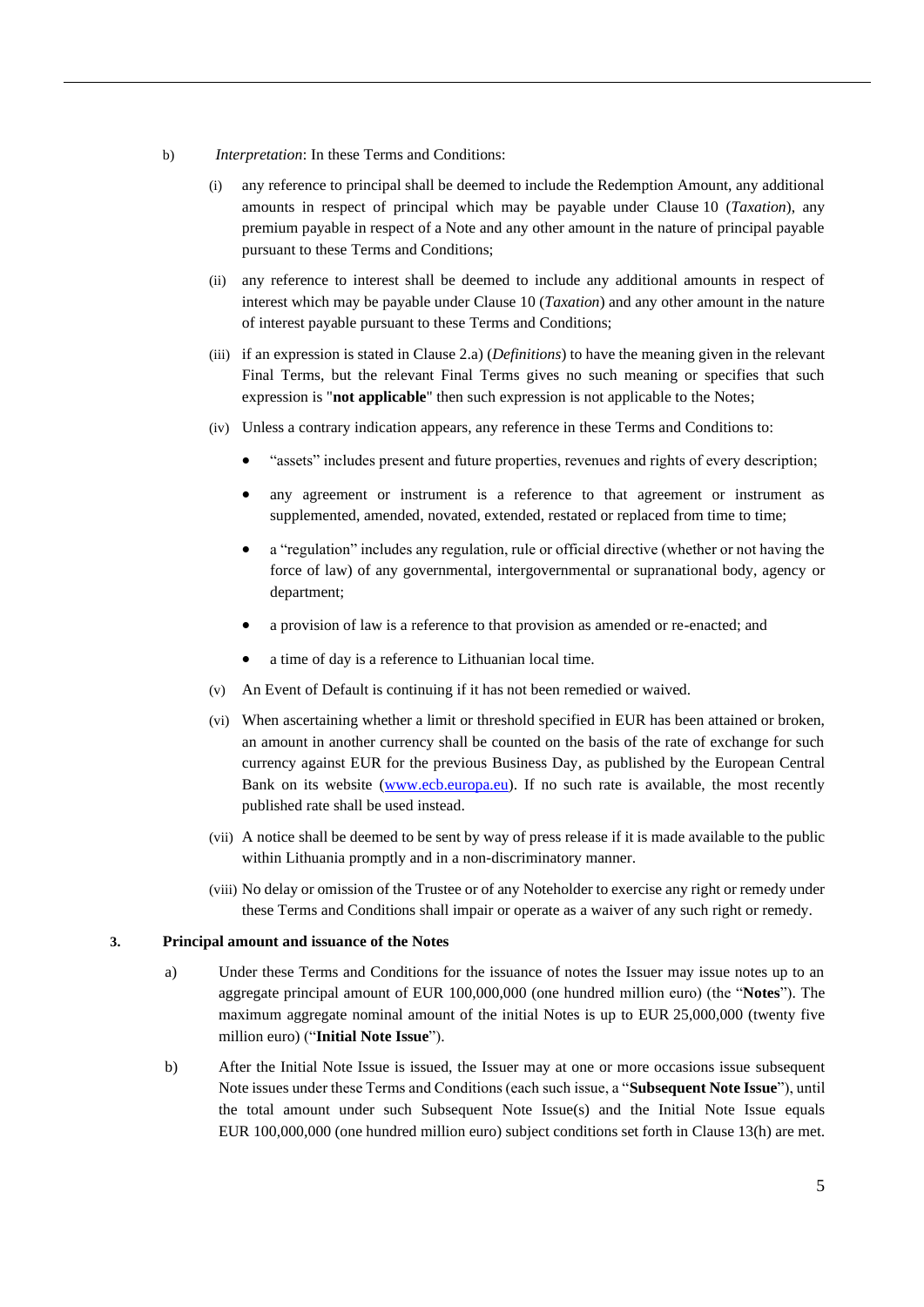c) By subscribing for Notes, each initial Noteholder agrees that the Notes shall benefit from and be subject to these Terms and Conditions and the Final Terms, and by acquiring Notes each subsequent Noteholder confirms these Terms and Conditions and the Final Terms.

# <span id="page-7-1"></span>**4. Status of the Notes**

The Notes constitute direct, unconditional, unsubordinated and unsecured obligations of the Issuer which will at all times rank *pari passu* among themselves and at least *pari passu* with all other present and future unsecured obligations of the Issuer, save for such obligations as may be preferred by provisions of law that are both mandatory and of general application.

# **5. Use of Proceeds**

The proceeds of the issue of each Series of Notes will be transferred to the Issuer and used towards refinancing existing bonds or other loan obligations or to finance, in part or in full, acquisition and development of projects in renewable solar and wind energy and related infrastructure, energy efficiency and environmentally sustainable management of living natural resources and land use, in accordance with prescribed eligibility criteria set out in the Green Bond Framework (the "**Eligible Green Projects**") available on the Issuer's website [www.lordslb.lt/AEI\\_green\\_bonds.](http://www.lordslb.lt/AEI_green_bonds)

# <span id="page-7-0"></span>**6. Denomination, Title, Issue Price, Transfer and Underwriting**

- a) *Denomination:* Denomination of each Note is EUR 100,000 (one hundred thousand) and integral multiples of EUR 1,000 (one thousand) in excess thereof (the "**Nominal Amount**").
- b) *Title to Notes:* The title to the Notes will pass to the relevant investors when the respective entries regarding the ownership of the Notes are made in their Securities Accounts.
- c) *Issue Price:* The Notes may be issued at their nominal amount or at a discount or a premium to their nominal amount (the "**Issue Price**"). The Issue Price shall be determined by the Issuer and specified in the applicable Final Terms.

The yield of each Tranche set out in the applicable Final Terms will be calculated as of the relevant Issue Date on an annual basis using the relevant Issue Price. It is not an indication of future yield.

- d) *Transfers of Notes:* The Notes are freely transferrable. Notes subscribed and paid for shall be entered to the respective book-entry Securities Accounts of the subscriber(s) on a date set out in the Final Terms in accordance with the Lithuanian legislation governing the book-entry system and book-entry accounts as well as the Nasdaq CSD Rules.
- e) *No charge:* The transfer of a Note will be effected without charge by or on behalf of the Issuer. However, the investors may be obliged to cover expenses which are related to the opening of Securities Accounts with credit institutions or investment brokerage firms, as well as commissions which are charged by the credit institutions or investment brokerage firms in relation to the execution of the investor's purchase or selling orders of the Notes, the holding of the Notes or any other operations in relation to the Notes. The Issuer and or the Dealer will not compensate the Noteholders for any such expenses.
- f) *Underwriting:* None of the Tranches of Notes will be underwritten.

### **7. Notes in Book-Entry Form**

The Notes shall be issued as registered book-entry (dematerialised) securities as entries within Nasdaq CSD, which is regional Baltic central securities depository (CSD) with a business presence in the Republic of Lithuania, the Republic of Latvia and the Republic of Estonia. Nasdaq CSD is licensed under the CSDR and authorised and supervised by the Latvian Financial and Capital Market Commission. Nasdaq CSD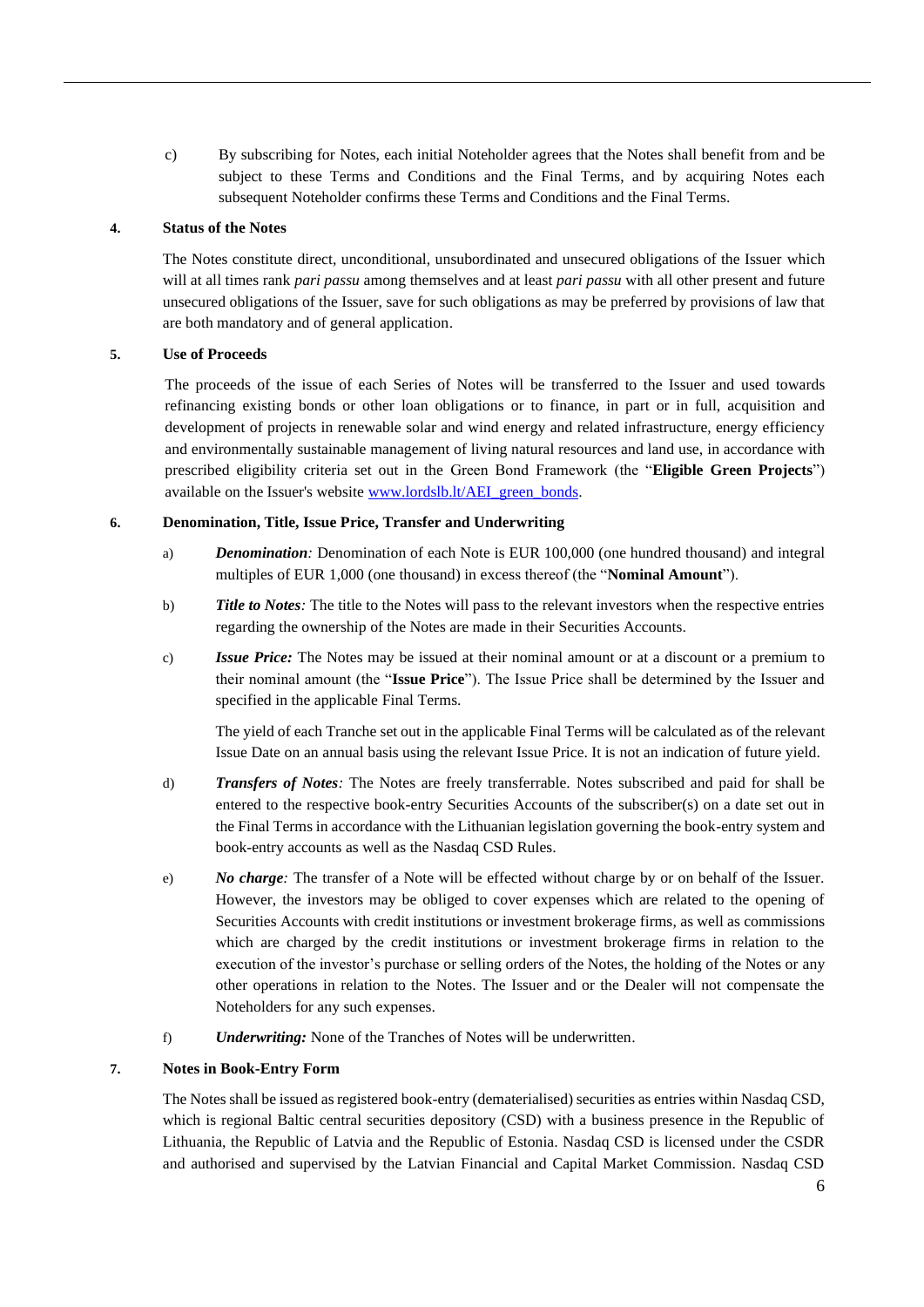operates as the operator of the Lithuanian securities settlement system, which is governed by Lithuanian law and notified to the ESMA in accordance with the Settlement Finality Directive 98/26/EC and provides central securities deposit services, clearance and settlement of securities transactions and maintenance of the dematerialised securities and their Noteholders in accordance with the applicable Lithuanian legislation. Consequently, the Notes exist as an electronic entry in a securities account with Nasdaq CSD. Only persons holding the Notes directly or indirectly (e.g., through omnibus accounts maintained by investment firms) with Nasdaq CSD will be considered by the Issuer as the Noteholders of such Notes.

### <span id="page-8-1"></span>**8. Right to Act on Behalf of a Noteholder**

- a) If any Person other than a Noteholder wishes to exercise any rights under these Terms and Conditions, it must obtain a power of attorney (or, if applicable, a coherent chain of powers of attorney), a certificate from the authorised nominee or other sufficient proof of authorisation for such Person.
- <span id="page-8-2"></span>b) A Noteholder may issue one or several powers of attorney to third parties to represent it in relation to some or all of the Notes held by it. Any such representative may act independently under these Terms and Conditions in relation to the Notes for which such representative is entitled to represent the Noteholder.
- c) The Trustee shall only have to examine the face of a power of attorney or other proof of authorisation that has been provided to it pursuant to Clauses [8.a\)](#page-8-1) and [8.b\)](#page-8-2) and may assume that it has been duly authorised, is valid, has not been revoked or superseded and that it is in full force and effect, unless otherwise is apparent from its face.

#### <span id="page-8-3"></span>**9. Payments to the Noteholders**

- a) *Payments:* Payments of amounts (whether principal, interest or otherwise, including on the final redemption) due on the Notes will be made to the Noteholders thereof, as appearing in Nasdaq CSD on the fifth (5th) Business Day preceding the due date for such payment (the "**Record Date**")). Payment of amounts due on the final redemption of the Notes will be made simultaneously with deletion of the Notes. The Noteholders shall not be required to provide any requests to redeem the Notes, as upon Maturity Date of the Notes, the nominal value thereof with the cumulative interest accrued shall be transferred to the accounts indicated by the Noteholders without separate requests/requirements of the Noteholders. As of that moment the Issuer shall be deemed to have fully executed the obligations, related to the Notes and their redemption, disregarding the fact, whether the Noteholder actually accepts the funds or not. In case requisites of the account of the Noteholder changes, he/she/it shall have an obligation to promptly inform the Company thereof.
- b) *Payments subject to fiscal laws:* All payments in respect of the Notes are subject in all cases to any applicable fiscal or other laws and regulations in the place of payment, but without prejudice to the provisions of Clause [10](#page-8-0) (*Taxation*). No commissions or expenses shall be charged to the Noteholders in respect of such payments by the Issuer. However, the investors may be obliged to cover commissions and/or other expenses, which are charged by the credit institutions or investment brokerage firms in relation to such payments. The Issuer and/or the Dealer will not compensate the Noteholders for any such expenses.
- c) *Payments on Business Days:* If the due date for payment of the Final Redemption Amount of the Notes is not a Business Day, the Noteholder thereof will not be entitled to payment thereof until the next following Business Day and no further payment shall be due in respect of such delay save in the event that there is a subsequent failure to pay in accordance with the Terms and Conditions.

#### <span id="page-8-0"></span>**10. Taxation**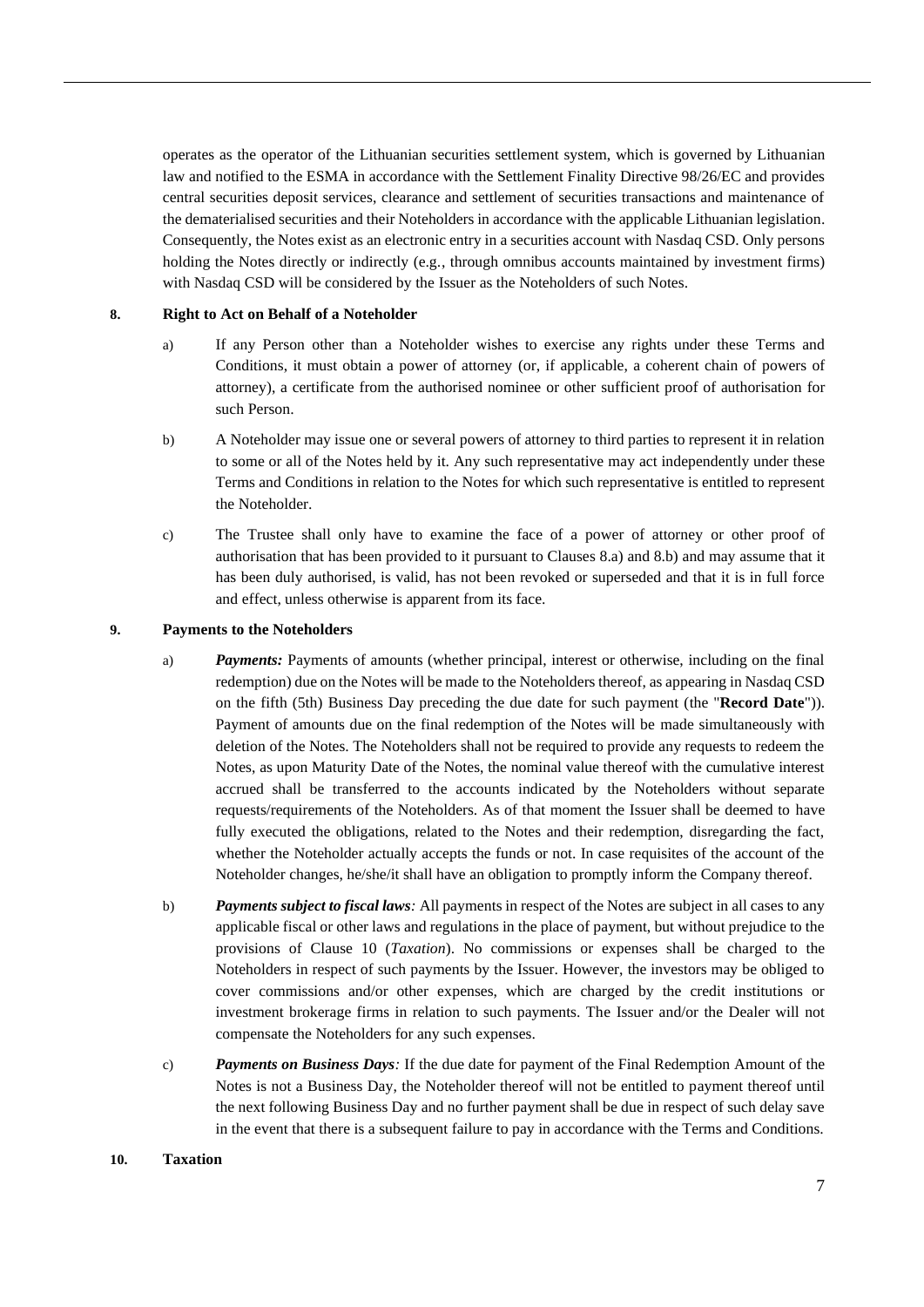a) *Gross up:* All interest payments in the case of the Notes by or on behalf of the Issuer shall be made free and clear of, and without withholding or deduction for or on account of, any present or future taxes, duties, assessments or governmental charges of whatever nature imposed, levied, collected, withheld or assessed by or on behalf of the Republic of Lithuania or any political subdivision therein or any authority therein or thereof having power to tax, unless the withholding or deduction of such taxes, duties, assessments, or governmental charges is required by law. In that event, in respect of interest, the Issuer shall pay such additional amounts as will result in receipt by the Noteholders after such withholding or deduction of such amounts as would have been received by them had no such withholding or deduction been required, except that no such additional amounts shall be payable in respect of any Note.

In that event, in respect of interest, the Issuer shall pay such additional amounts as will result held by or on behalf of a Noteholder which is liable to such taxes, duties, assessments or governmental charges in respect of such Note by reason of it having some connection with the jurisdiction by which such taxes, duties, assessments or charges have been imposed, levied, collected, withheld or assessed other than the mere holding of the Note.

b) *Taxing jurisdiction:* If the Issuer becomes subject at any time to any taxing jurisdiction other than the Republic of Lithuania, references in these Terms and Conditions to the Republic of Lithuania shall be construed as references to the Republic of Lithuania and/or such other jurisdiction.

# <span id="page-9-3"></span><span id="page-9-0"></span>**11. Interest**

- a) *Accrual of interest:* The Notes bear interest from the Interest Commencement Date at the Rate of Interest payable in arrears on each Interest Payment Date, subject as provided in Clause [9](#page-8-3) (*Payments to the Noteholders*). Each Note will cease to bear interest from the due date for final redemption unless, upon due presentation, payment of the Redemption Amount is improperly withheld or refused, in which case it will continue to bear interest in accordance with this Clause [11](#page-9-3) (as well after as before judgment) until the day on which all sums due in respect of such Note up to that day are received by or on behalf of the relevant Noteholder.
- b) Interest accrues during an Interest Period. Payment of Interest in respect of the Notes shall be made semi-annually in arrears to the Noteholders on each Interest Payment Date for the preceding Interest Period.
- <span id="page-9-1"></span>c) Interest in respect of the Notes will be calculated on the basis of a year of 360 (three hundred and sixty) days and a month of 30 (thirty) days, i.e., a day count convention 30E/360 shall be used. When interest is required to be calculated in respect of a period of less than a full year (other than in respect of the First Interest Period) it shall be calculated on the basis of (i) the actual number of days in the period from and including the date from which interest begins to accrue (the "**Accrual Date**") to but excluding the date on which it falls due, divided by (ii) the actual number of days from and including the Accrual Date to, but excluding the next following Interest Payment Date.

### <span id="page-9-2"></span>**12. Redemption and Repurchase of the Notes**

- a) *Scheduled redemption at maturity***:** Unless previously redeemed, or purchased and cancelled, the Notes will be redeemed at their Final Redemption Amount together with accrued but unpaid Interest on the Maturity Date, subject as provided in Clause [9](#page-8-3) (*Payments to the Noteholders*).
- <span id="page-9-4"></span>b) **Redemption for tax reasons**: The Notes may be redeemed at the option of the Issuer in whole, but not in part, at any time on giving not less than 30 (thirty) but no more than 60 (sixty) calendar days' irrevocable notice to the Noteholders at an amount equal to 100 (one hundred) per-cent of their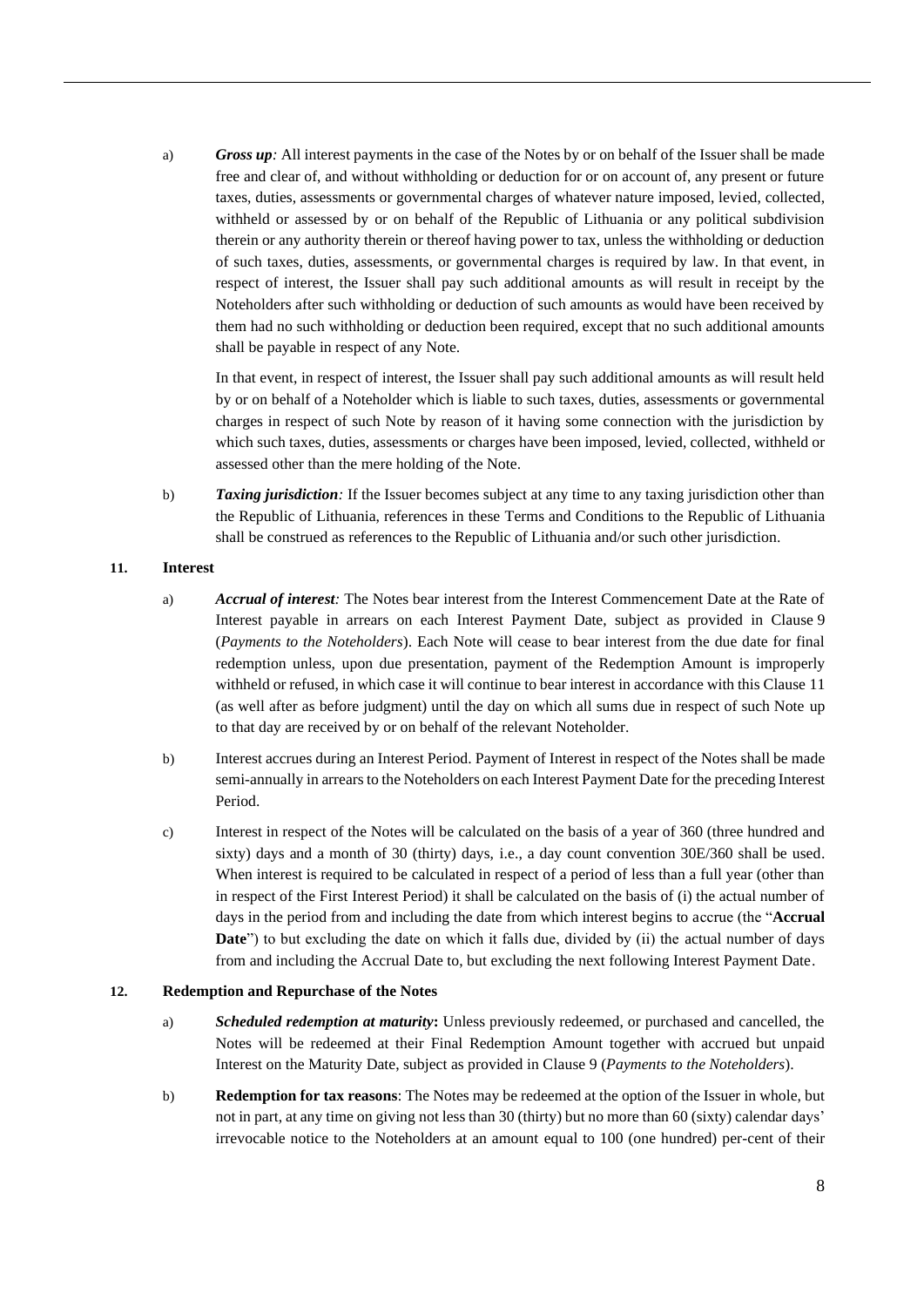nominal amount together with any accrued but unpaid interest to, but excluding, the date of redemption, if:

- (i) the Issuer has or will become obliged to pay additional amounts as provided or referred to in Clause [10](#page-8-0) (*Taxation*) as a result of any change in, or amendment to, the laws or regulations of the Republic of Lithuania or any political subdivision or any authority thereof or therein having power to tax, or any change in the application or official interpretation of such laws or regulations, which change or amendment becomes effective on or after the date of issue of the Initial Note Issue; and
- (ii) such obligation cannot be avoided by the Issuer taking reasonable measures available to it,

**provided, however, that** no such notice of redemption shall be given earlier than 90 (ninety) days prior to the earliest date on which the Issuer would be obliged to pay such additional amounts if a payment in respect of the Notes were then due.

Prior to the publication of any notice of redemption pursuant to this paragraph, the Issuer shall deliver or procure that there is delivered to the Trustee (1) a certificate signed by the director of the Issuer stating that the Issuer is entitled to effect such redemption and setting forth a statement of facts showing that the conditions precedent to the right of the Issuer so to redeem have occurred and (2) an opinion of independent legal advisers of recognised standing to the effect that the Issuer has or will become obliged to pay such additional amounts as a result of such change or amendment. Upon the expiry of any such notice as is referred to in this Clause [12](#page-9-2)[\(b\),](#page-9-4) the Issuer shall be bound to redeem the Notes in accordance with this Clause [12](#page-9-2)[\(b\).](#page-9-4)

c) *Redemption at the option of the Issuer (call option):* Notes may be redeemed at the option of the Issuer in whole, but not in part on any Business Day:

- <span id="page-10-0"></span>i. falling on or after the date falling 2 (two) years after First Issue Date, at a price equal to 100.00 (one hundred) per cent. of Nominal Amount plus 50 (fifty) per cent. of coupon together with interest (accrued to but excluding the date of redemption); or
- ii. falling on or after the date falling 3 (three) years after First Issue Date, at a price equal to 100.00 (one hundred) per cent. of Nominal Amount plus 25 (twenty-five) per cent. of coupon together with interest (accrued to but excluding the date of redemption).

Redemption in accordance with Clause  $12(c)$  $12(c)$  shall be made by the Issuer giving not less than 30 (thirty) but no more than 60 (sixty) calendar days' notice to the Noteholders and the Trustee (which notice shall be irrevocable and shall specify the date fixed for redemption).

#### <span id="page-10-1"></span>d) *De-listing Event or Listing Failure Put Option*

If at any time while any Note remains outstanding, there occurs (A) a **De-listing Event** (as defined below), or (B) a Listing Failure (as defined below), each Noteholder will have the option (the "**Delisting Event or Listing Failure Put Option**") (unless, prior to the giving of the De-listing Event or Listing Failure Event Notice (as defined below), the Issuer gives notice to redeem the Notes under Clause  $12(b)$  $12(b)$  or  $12(c)$ ) to require the Issuer to redeem or, at the Issuer's option, to procure the purchase of, all or part of its Notes, on the De-listing Event or Listing Failure Put Date (as defined below) at a price per Note equal to 101.00 (one hundred and one) per cent. of the Nominal Amount together with interest accrued to, but excluding, the De-listing Event or Listing Failure Put Date.

Where: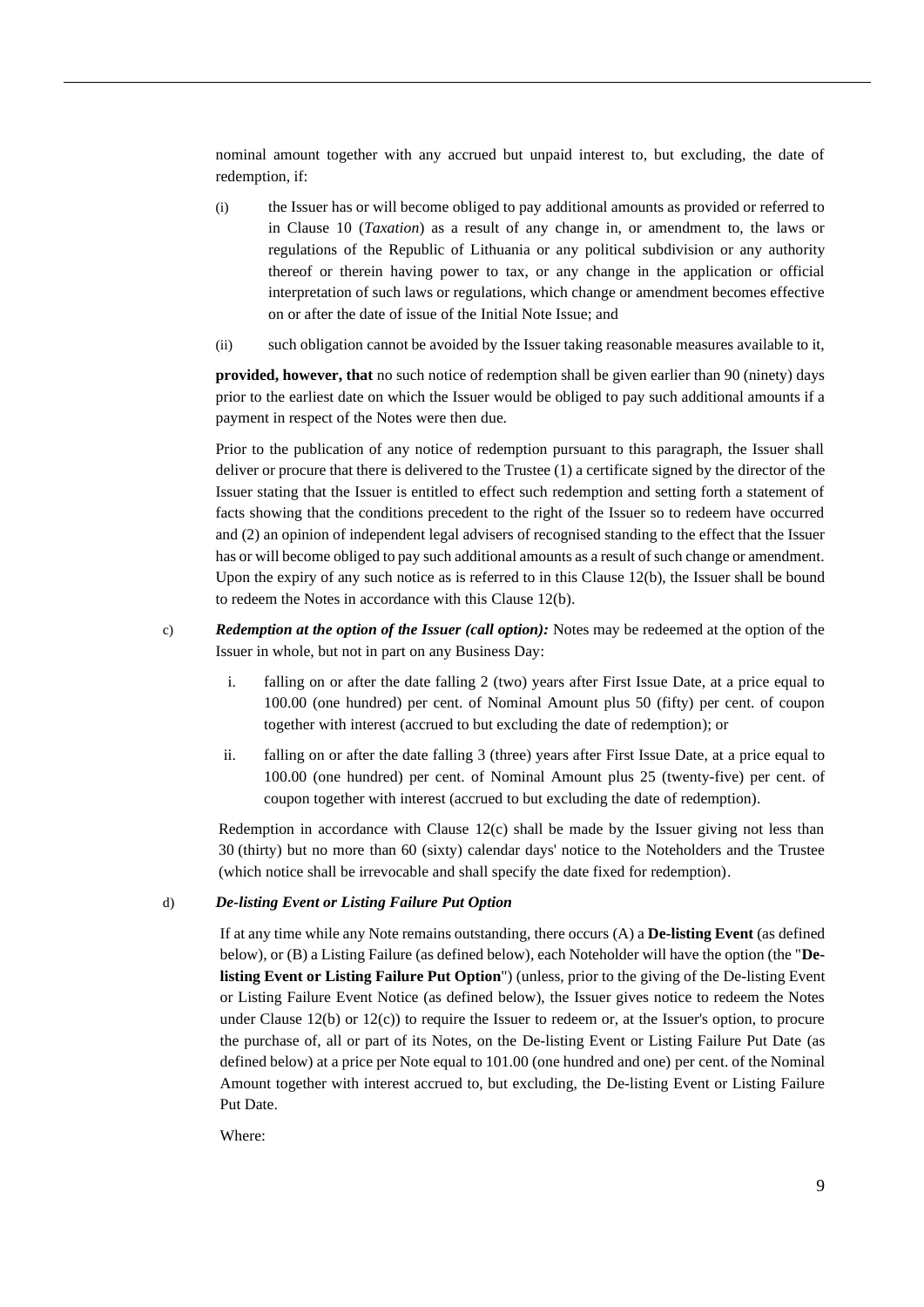A "**De-listing Event**" shall be deemed to have occurred if at any time following the listing of the Notes, trading in the Notes on Nasdaq Vilnius regulated market is suspended for a period of 15 (fifteen) consecutive Business Days (when Nasdaq Vilnius is at the same time open for trading).

A "**Listing Failure**" shall be deemed to have occurred if at any time following the First Issue Date either i) the Notes issued under the Initial Note Issue are not listed on the Baltic Bond List of Nasdaq Vilnius within 12 (twelve) months after the Issue Date, or ii) upon any Subsequent Note Issue, the Notes are not listed or the volume of Notes listed on Nasdaq Vilnius is not increased accordingly not later than 30 (thirty) Business Days after the relevant Issue Date.

Promptly upon the Issuer becoming aware that a De-listing Event or Listing Failure has occurred, the Issuer shall give notice (a "**De-listing Event or Listing Failure Notice**") to the Noteholders in accordance with Clause [17](#page-23-0) (*Notices*) specifying the nature of the De-listing Event or Listing Failure and the circumstances giving rise to it and the procedure for exercising the De-listing Event or Listing Failure Put Option contained in this Clause [12\(](#page-9-2)[d\).](#page-10-1)

To exercise the De-listing Event or Listing Failure Put Option, the Noteholder must notify the Issuer at any time falling within the period (the "**De-listing Event or Listing Failure Put Period**") of 30 (thirty) days after a De-listing Event or Listing Failure Notice is given, accompanied by a duly signed and completed notice of exercise in the form (for the time being current) obtainable from the Issuer within the De-listing Event or Listing Failure Period (a "**Change of Control Put Exercise Notice**"). Payment in respect of any Notes will be made, if the Noteholder duly specified a bank account in the De-listing Event or Listing Failure Put Exercise Notice to which payment is to be made, on the date which is the  $5<sup>th</sup>$  (fifth) Business Day following the expiration of the Delisting Event or Listing Failure Put Period (the "**De-listing Event or Listing Failure Put Date**") by transfer to that bank account. A De-listing Event or Listing Failure Put Exercise Notice, once given, shall be irrevocable.

For the avoidance of doubt, the Issuer shall have no responsibility for any cost or loss of whatever kind (including breakage costs) which the Noteholder may incur as a result of or in connection with such Noteholder's exercise or purported exercise of, or otherwise in connection with, any Delisting Event or Listing Failure Put Option (whether as a result of any purchase or redemption arising therefrom or otherwise).

If 75 (seventy-five) per cent. or more in principal amount of the Notes then outstanding have been redeemed pursuant to this Clause [12\(](#page-9-2)[d\),](#page-10-1) the Issuer may, on not less than 30 (thirty) but not more than sixty (60) calendar days' irrevocable notice to the Noteholders in accordance with Clause [17](#page-23-0) (*Notices*) given within 30 (thirty) days after the De-listing Event or Listing Failure Put Date, redeem on a date to be specified in such notice at its option, all (but not some only) of the remaining Notes at a price per Note equal to 101.00 (one hundred and one) per cent. of the Nominal Amount, together with interest accrued to, but excluding, the date of redemption.

The Issuer shall not be required to repurchase any Notes pursuant to this Clause [12.d\),](#page-10-1) if a third party in connection with the occurrence of a De-listing Event or Listing Failure, as applicable, offers to purchase the Notes in the manner and on the terms set out in this Clause [12.d\)](#page-10-1) (or on terms more favourable to the Noteholders) and purchases all Notes validly tendered in accordance with such offer. If the Notes tendered are not purchased within the time limits stipulated in this Clause [12.d\),](#page-10-1) the Issuer shall repurchase any such Notes within 5 (five) Business Days after the expiry of the time limit.

<span id="page-11-0"></span>e) *Redemption at the option of Noteholders upon a Change of Control***.** If at any time while any Note remains outstanding, there occurs a Change of Control Event (as defined below) each Noteholder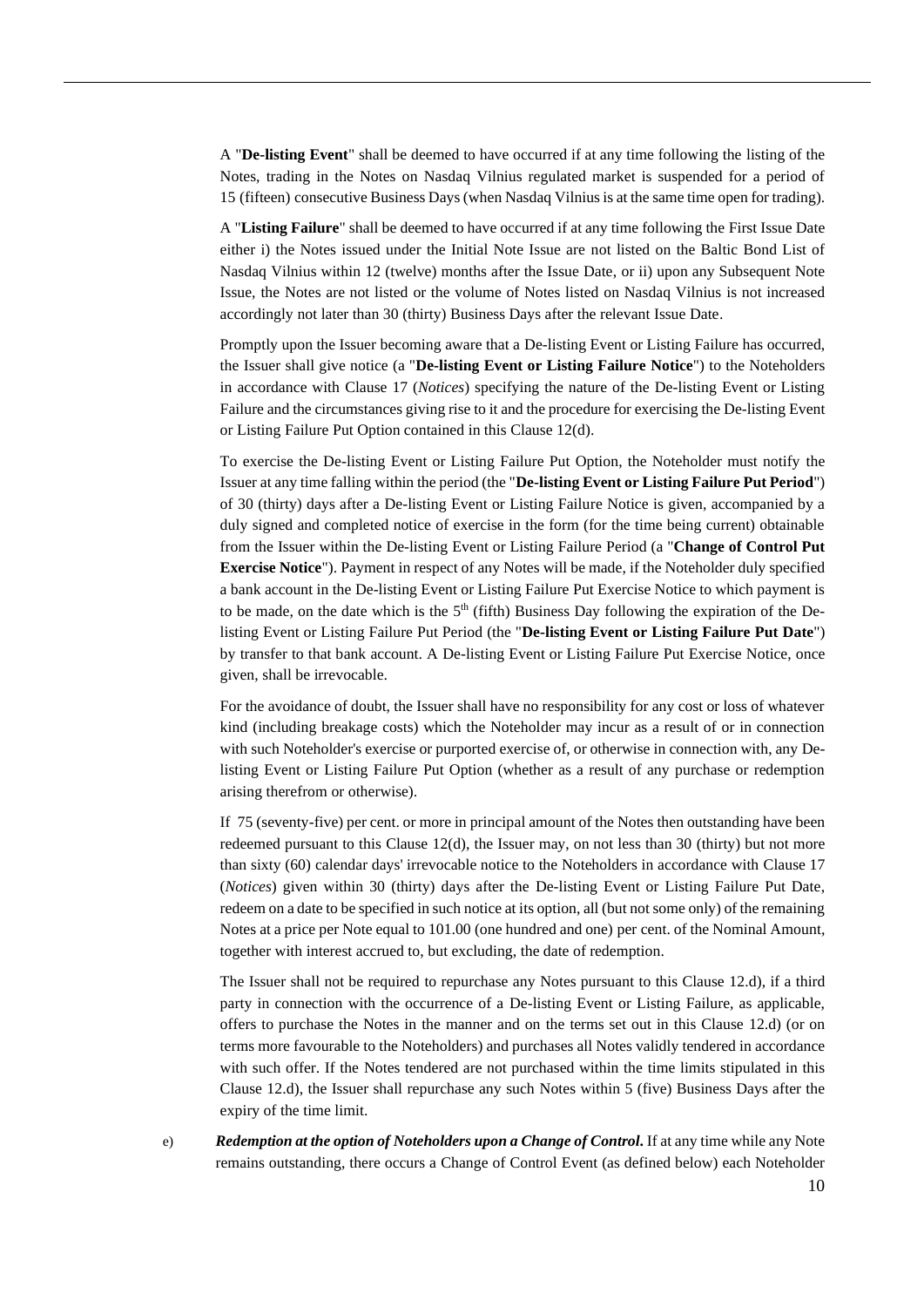will have the option (the "**Change of Control Put Option**") (unless, prior to the giving of the Change of Control Event Notice (as defined below), the Issuer gives notice to redeem the Notes under Clause [12\(](#page-9-2)[b\)](#page-9-4) or [12](#page-9-2)[\(c\)\)](#page-10-0) to require the Issuer to redeem or, at the Issuer's option, to procure the purchase of, all or part of its Notes, on the Change of Control Put Date (as defined below) at a price per Note equal to 101.00 (one hundred and one) per cent. of the Nominal Amount together with interest accrued to, but excluding, the Change of Control Put Date.

#### Where:

A "**Change of Control Event**" shall be deemed to have occurred if UAB Lords LB Asset Management, registry code 301849625, no longer is acting as the management company of the Issuer.

Promptly upon the Issuer becoming aware that a Change of Control Event has occurred, the Issuer shall give notice (a "**Change of Control Put Event Notice**") to the Noteholders in accordance with Clause [17](#page-23-0) (*Notices*) specifying the nature of the Change of Control Event and the circumstances giving rise to it and the procedure for exercising the Change of Control Put Option contained in this Clause [12](#page-9-2)[\(e\).](#page-11-0)

To exercise the Change of Control Put Option, the Noteholder must notify the Issuer at any time falling within the period (the "**Change of Control Put Period**") of 30 (thirty) days after a Change of Control Put Event Notice is given, accompanied by a duly signed and completed notice of exercise in the form (for the time being current) obtainable from the Issuer or Trustee within the Change of Control Put Period (a "**Change of Control Put Exercise Notice**"). Payment in respect of any Notes will be made, if the Noteholder duly specified a bank account in the Change of Control Put Exercise Notice to which payment is to be made, on the date which is the  $5<sup>th</sup>$  (fifth) Business Day following the expiration of the Change of Control Put Period (the "**Change of Control Put Date**") by transfer to that bank account. A Change of Control Put Exercise Notice, once given, shall be irrevocable.

For the avoidance of doubt, the Issuer shall have no responsibility for any cost or loss of whatever kind (including breakage costs) which the Noteholder may incur as a result of or in connection with such Noteholder's exercise or purported exercise of, or otherwise in connection with, Change of Control Put Option (whether as a result of any purchase or redemption arising therefrom or otherwise).

If 75 (seventy-five) per cent. or more in principal amount of the Notes then outstanding have been redeemed pursuant to this Clause [12](#page-9-2)[\(e\),](#page-11-0) the Issuer may, on not less than 30 (thirty) but not more than 60 (sixty) calendar days' irrevocable notice to the Noteholders in accordance with Clause [17](#page-23-0) (*Notices*) given within 30 (thirty) days after the Change of Control Put Date, redeem on a date to be specified in such notice at its option, all (but not some only) of the remaining Notes at a price per Note equal to 101.00 (one hundred and one) per cent. of the Nominal Amount, together with interest accrued to but excluding the date of redemption.

The Issuer shall not be required to repurchase any Notes pursuant to this Clause [12.e\)](#page-11-0) if a third party in connection with the occurrence of a Change of Control Event, as applicable, offers to purchase the Notes in the manner and on the terms set out in this Clause [12.e\)](#page-11-0) (or on terms more favourable to the Noteholders) and purchases all Notes validly tendered in accordance with such offer. If the Notes tendered are not purchased within the time limits stipulated in this Clause [12.e\),](#page-11-0) the Issuer shall repurchase any such Notes within 5 (five) Business Days after the expiry of the time limit.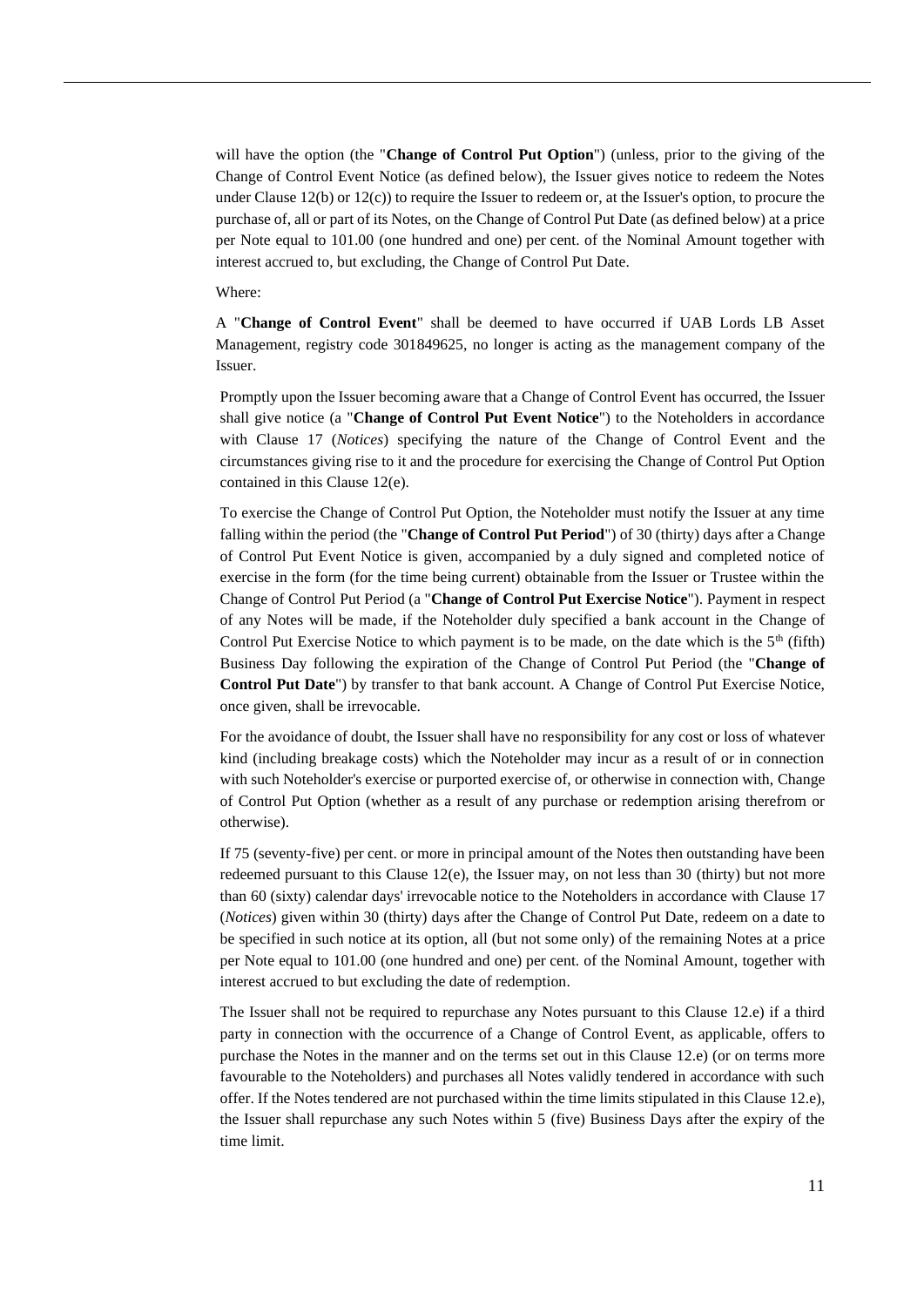f) *Purchase:* The Issuer, or any of its Subsidiaries, may at any time purchase Notes in the open market or otherwise and at any price. Such Notes may be held, resold or surrendered by the purchaser through the Issuer for cancellation. Notes held by or for the account of the Issuer or any of its Subsidiaries for their own account will not carry the right to vote at the Noteholders' Meetings or within Procedure in Writing and will not be taken into account in determining how many Notes are outstanding for the purposes of these Terms and Conditions of the Notes.

### <span id="page-13-0"></span>**13. Special Undertakings**

So long as any Notes remains outstanding, the Issuer undertakes to comply with the special undertakings set forth in this Clause [13.](#page-13-0)

- <span id="page-13-3"></span>**a)** *Nature of business:* The Issuer shall procure that no substantial change is made to the general nature of the business as carried out by the Issuer on the First Issue Date.
- <span id="page-13-2"></span><span id="page-13-1"></span>**b)** *Financial covenants:* The Issuer shall, during as long as any Note is outstanding ensure compliance with the following financial covenants:
	- **(i) Minimum Liquidity –** the Issuer shall in aggregate at all times maintain a combined Free Cash of minimum EUR 1,500,000 (one million five hundred thousand).

Where:

A "**Free Cash**" shall mean on any date the amount of unrestricted, unpledged and freely available cash on the Issuer's accounts. The Minimum Liquidity covenant shall be tested on each day and published in the quarterly Financial Reports of the Issuer.

In case of the breach of Minimum Liquidity requirement, Free Cash amount has to be restored in 30 (thirty) calendar days. The Issuer shall provide the Trustee with such further information as the Trustee may request (acting reasonably), including, for the avoidance of doubt, calculations, figures and supporting documents in respect of Minimum Liquidity covenant.

<span id="page-13-4"></span>**(ii) Equity Ratio –** the Issuer ensures that Equity Ratio of the Issuer is at all times 50 (fifty) per cent. or greater. Equity Ratio is tested twice a year.

Where:

A "**Equity Ratio**" shall mean Equity divided by Total Assets.

A "**Equity**" shall mean the aggregate book value of total equity of the Issuer at the end of any Relevant Period according to the latest semi-annual or annual Financial Report of the Issuer.

A "**Total Assets**" shall mean the aggregate book value of the Issuer's total assets according to the latest semi-annual or annual Financial Report of the Issuer.

In case of the breach of Equity Ratio requirement, the Issuer together with the Compliance Certificate has to provide the Trustee with the list of measures which would evidence the restoration of Equity Ratio during next six months but not later than until next Equity Ratio testing date. The Issuer shall provide the Trustee with such further information as the Trustee may request (acting reasonably), including, for the avoidance of doubt, calculations, figures and supporting documents in respect of Equity Ratio covenant.

<span id="page-13-5"></span>**(iii) Leverage Ratio –** the Issuer ensures that Leverage Ratio at all times is 75 (seventy five) per cent. or lower**.** Leverage Ratio is tested twice a year.

Where: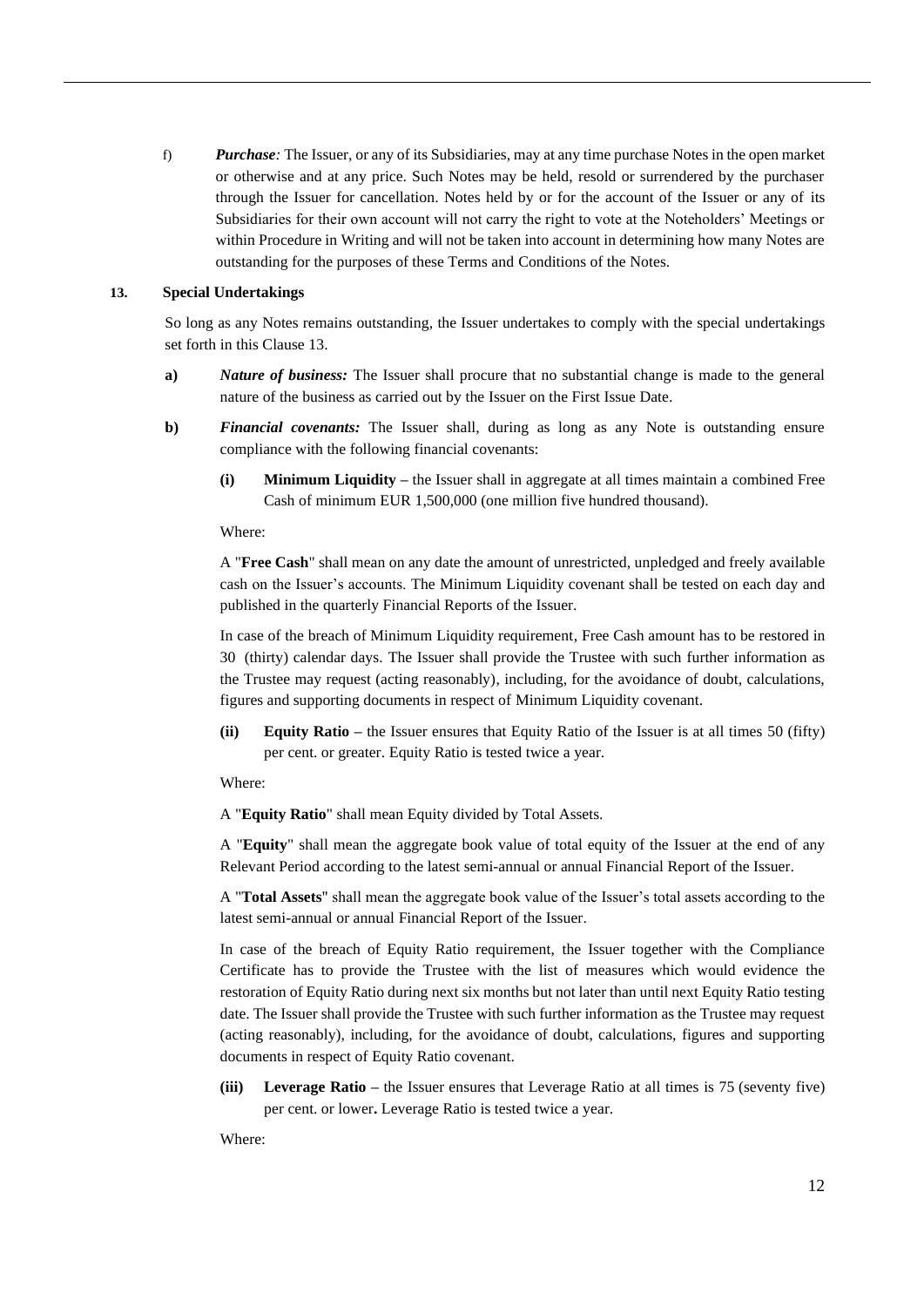A "**Leverage Ratio**" shall mean Consolidated External Financial Debt divided by the sum of Equity and Consolidated External Financial Debt**.**

A "**Consolidated External Financial Debt**" shall mean the aggregate of: External Financial Debt of the Issuer, External Financial Debt of each Subsidiary multiplied by the per cent. of equity owned by the Issuer in that Subsidiary, External Financial Debt of each Associated Company multiplied by the per cent. of equity owned by the Issuer in that Associated Company at the end of any Relevant Period according to the latest semi-annual or annual Financial Report of the relevant entity.

An "**Equity**" shall mean the aggregate book value of total equity of the Issuer at the end of any Relevant Period according to the latest semi-annual or annual Financial Report of the Issuer.

In case of the breach of Leverage Ratio requirement, the Issuer together with the Compliance Certificate has to provide the Trustee with the list of measures which would evidence the restoration of Leverage Ratio during next six months but not later than until next Leverage Ratio testing date. The Issuer shall provide the Trustee with such further information as the Trustee may request (acting reasonably), including, for the avoidance of doubt, calculations, figures and supporting documents in respect of Leverage Ratio covenant.

- <span id="page-14-0"></span>**c)** *Business valuations***:** The Issuer shall, at least once a year, procure that an external Issuer's business valuation report is prepared by a reputable independent business appraiser, such as Newsec Valuations, Colliers International Advisors, Oberhaus or any other reputable and licenced independent business appraiser licensed in Lithuania. The Issuer shall further procure that the results of such business valuation report, or (if available) any subsequent comparable valuation report(s) replacing such valuation report(s), are reflected in good faith and in accordance with the Issuer's valuation policy in the following Financial Report(s) of the Issuer.
- **d)** *Disposals of assets***:** The Issuer shall not, and shall procure that none of the Subsidiaries, sell or otherwise dispose of shares in any Group Company or of all or substantially all of its or any Group Company's assets or operations to any Person not being the Issuer or any of the wholly-owned Subsidiaries, unless such sale, transfer or disposal:
	- (i) constitutes a Permitted Disposal, or
	- (ii) the transaction (taken as a whole also taking into account any transaction ancillary or related thereto) is carried out at a price, which cannot be more than 5% lower than the market value based on:
		- a. in case of sale of shares in any Group Company the valuation reports set forth in Clause [13](#page-13-0)[\(c\)](#page-14-0) and on Terms and Conditions customary for such transaction;
		- b. in case of sale of assets the valuation reports of those assets, prepared by a reputable independent property valuator, licensed in Lithuania, and

provided that at least 75 (seventy five) per cent. of the consideration is received in cash.

Within 365 days after the receipt of any net proceeds from the transaction, the Issuer (or the applicable Subsidiary, as the case may be) may apply such net proceeds (at the option of the Issuer or such Subsidiary):

(i) to repay, repurchase, prepay or redeem (i) Financial Indebtedness of the Issuer or any Subsidiary or Associated Company; (ii) the Notes, pursuant to relevant Redemption conditions;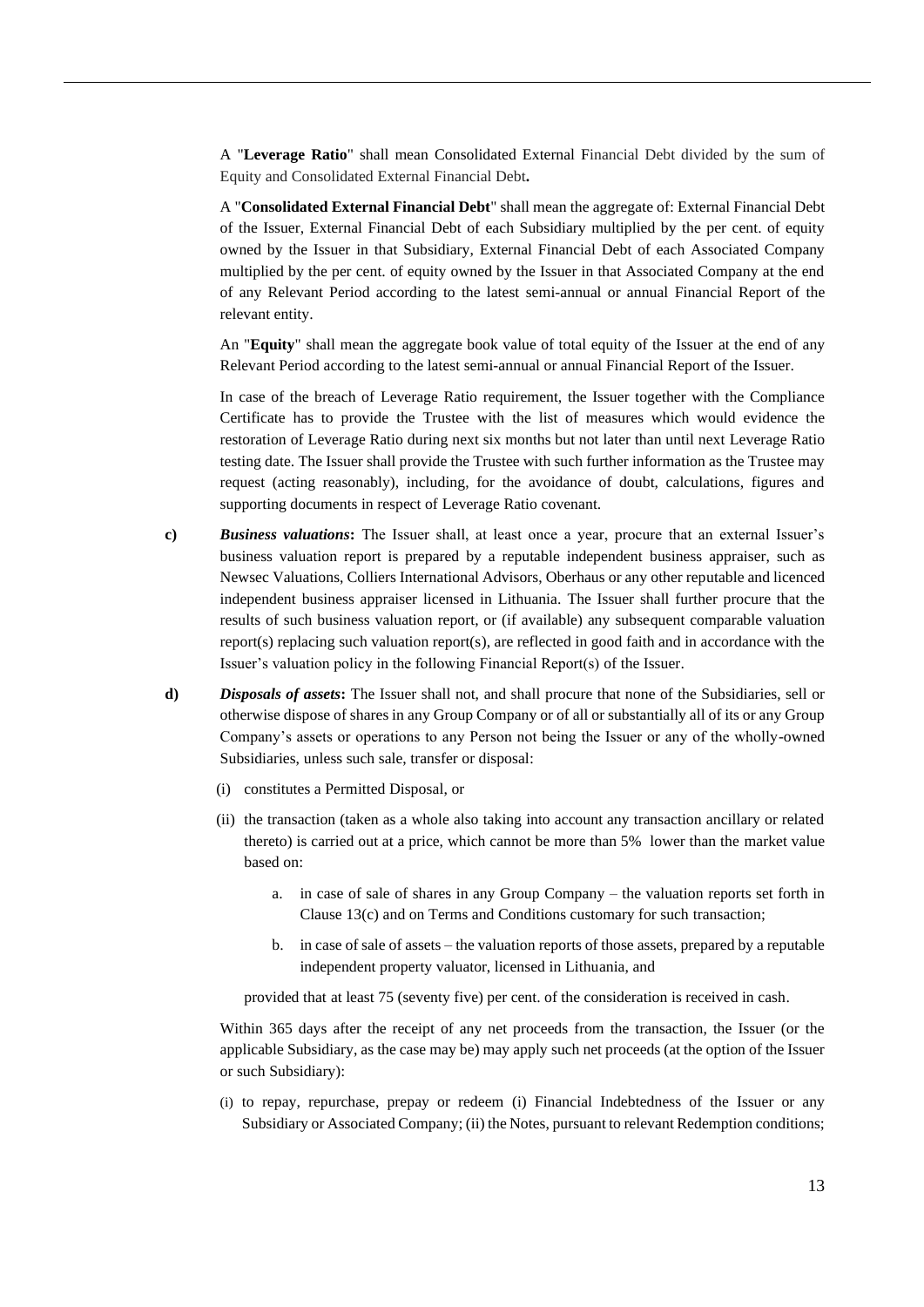- (ii) to acquire all or substantially all of the assets of, or a majority interest in the capital stock of, another Permitted Business;
- (iii)to make a capital expenditure;
- (iv)any combination of the foregoing.

The Issuer shall notify the Trustee of any such transaction and provide the Trustee with a confirmation regarding compliance with the conditions set out in Clause 13(d) above. The Issuer shall, upon request by the Trustee, provide the Trustee with (i) any information relating to the transaction which the Trustee deems necessary (acting reasonably), and (ii) a determination from the Issuer which states whether the transaction is carried out on an arm's length basis and on terms and conditions customary for such transaction or not and whether it has a Material Adverse Effect or not. The Trustee may assume that any information provided by the Issuer is correct, and the Trustee shall not be responsible or liable for the adequacy, accuracy or completeness of such information. The Trustee is not responsible for assessing if the transaction is carried out on an arm's length basis and on terms and conditions customary for such transaction and whether it has a Material Adverse Effect, but is not bound by the Issuer's determination above.

#### <span id="page-15-0"></span>**e)** *Financial reporting***:** The Issuer shall:

- (i) prepare and make available the annual audited Financial Reports of the Issuer to the Trustee and on Issuer's website not later than 4 (four) months after the expiry of each financial year;
- (ii) prepare and make available the quarterly interim unaudited Financial Reports of the Issuer to the Trustee and on Issuer's website not later than 2 (two) months after the expiry of each relevant interim period;
- (iii) prepare and make available a Compliance Certificate to the Trustee and on Issuer's website (i) when a Financial Report of the Issuer is made available, (ii) in connection with any other Subsequent Note Issue, which requires that the Financial covenants set forth in Clause [13](#page-13-0)[\(b\)](#page-13-1) are tested and met, and (iii) at the Trustee's reasonable request, within 20 (twenty) calendar days from such request; and
- (iv) prepare the Financial Reports of the Issuer in accordance with the Accounting Principles and make them available together with Compliance Certificate in accordance with the rules and regulations of Nasdaq Vilnius and the Law on Securities (as amended from time to time) upon listing of the Notes.
- (v) prepare quarterly unaudited consolidated financial statements of each of the direct Subsidiaries or direct Associated Companies according to local accounting standards and make them available to any Noteholder upon request, unless the Issuer decides to publish them on the Issuer's website [www.lordslb.lt/AEI\\_green\\_bonds.](http://www.lordslb.lt/AEI_green_bonds)
- (vi) prepare annual audited consolidated financial statements of each of the direct Subsidiaries or direct Associated Companies according to local accounting standards and make them available to any Noteholder upon request, unless the Issuer decides to publish them on the Issuer's website [www.lordslb.lt/AEI\\_green\\_bonds.](http://www.lordslb.lt/AEI_green_bonds)

## **f) Negative Pledge**

The Issuer shall not, as long as the Notes are not redeemed in full, incur, create or permit to subsist any security over all or any of its present or future assets or revenues or rights or enter into arrangements having a similar effect, other than share pledges on the Issuer's shares in its Subsidiaries securing the respective Subsidiary's financing arrangements.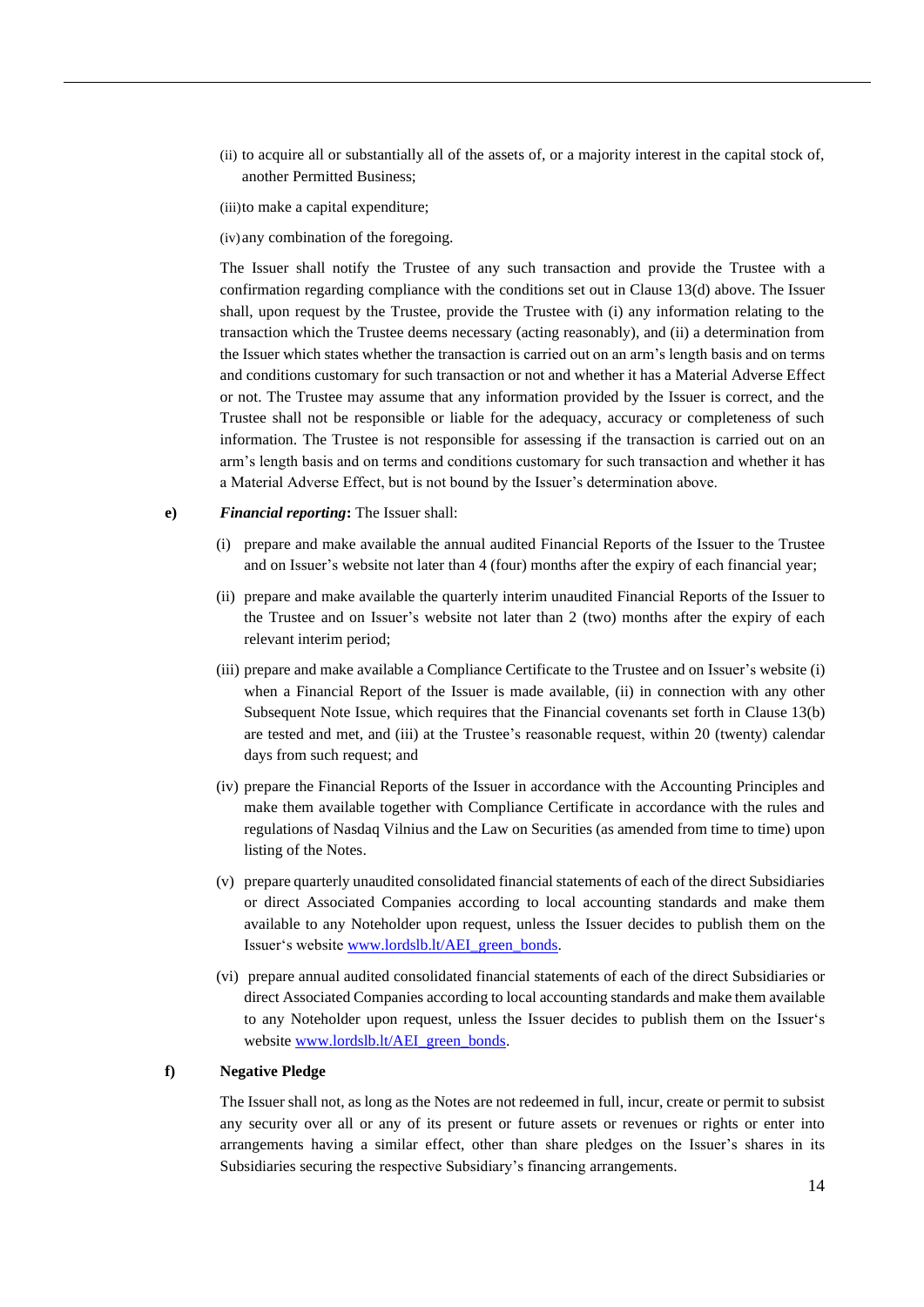#### **g) Limits on dividends**

The Issuer undertakes that it will not make any payment of Distribution for years 2022 and 2023. Any payment of Distribution starting from the year 2024 shall be subject to that a Compliance Certificate duly signed by the Issuer is provided to the Trustee confirming that:

- (i) no Event of Default is outstanding, continuing or would occur from such Distribution; and
- (ii) the Financial covenants set forth in Clause [13\(](#page-13-0)[b\)](#page-13-1) are met and continued compliance immediately after such Distribution.
- (iii) the Distribution amount for the relevant period does not exceed the consolidated cashflow of the Group (excluding asset sale proceeds and/or increase in debt) of that period reduced by the amount needed to service Consolidated External Financial Debt and by the amount needed to service issued Notes during the same period.

Where:

A "**Distribution**" over the Issuer shall mean any (i) payment of dividend on shares, (ii) repurchase of own shares, (iii) redemption of share capital or other restricted equity with repayment to Issuer's shareholders, or (iv) any other similar distribution or transfers of value to the direct and/or indirect shareholders of the Issuer without mutual consideration.

#### <span id="page-16-0"></span>**h) Financial Indebtedness restrictions**

The Issuer shall not, as long as the Notes are not redeemed in full, incur, create or permit to subsist any Financial Indebtedness other than Permitted Debt.

Where:

A "**Financial Indebtedness**" shall mean any indebtedness as defined in accordance with the Accounting Principles in respect of:

- <span id="page-16-1"></span>(i) monies borrowed or raised, including Market Loans;
- (ii) the amount of any liability in respect of any leases, to the extent the arrangement is or would have been treated as lease in accordance with the Accounting Principles as applicable on the First Issue Date (a lease which in the accounts of the Group is treated as an asset and a corresponding liability);
- (iii) receivables sold or discounted (other than on a non-recourse basis, provided that the requirements for de-recognition under the Accounting Principles are met);
- (iv) any amount raised under any other transaction having the commercial effect of a borrowing (including forward sale or purchase arrangements);
- (v) any derivative transaction entered into in connection with protection against or benefit from fluctuation in any rate or price (and, when calculating the value of any derivative transaction, only the mark to market value shall be taken into account);
- <span id="page-16-2"></span>(vi) any counter-indemnity obligation in respect of a guarantee, indemnity, note, standby or documentary letter of credit or any other instrument issued by a bank or financial institution; and
- (vii) (without double counting) any guarantee or other assurance against financial loss in respect of a type referred to in the above items [\(i\)](#page-16-1) to [\(vi\).](#page-16-2)

For the avoidance of doubt, deferred tax liability shall not be treated as Financial Indebtedness.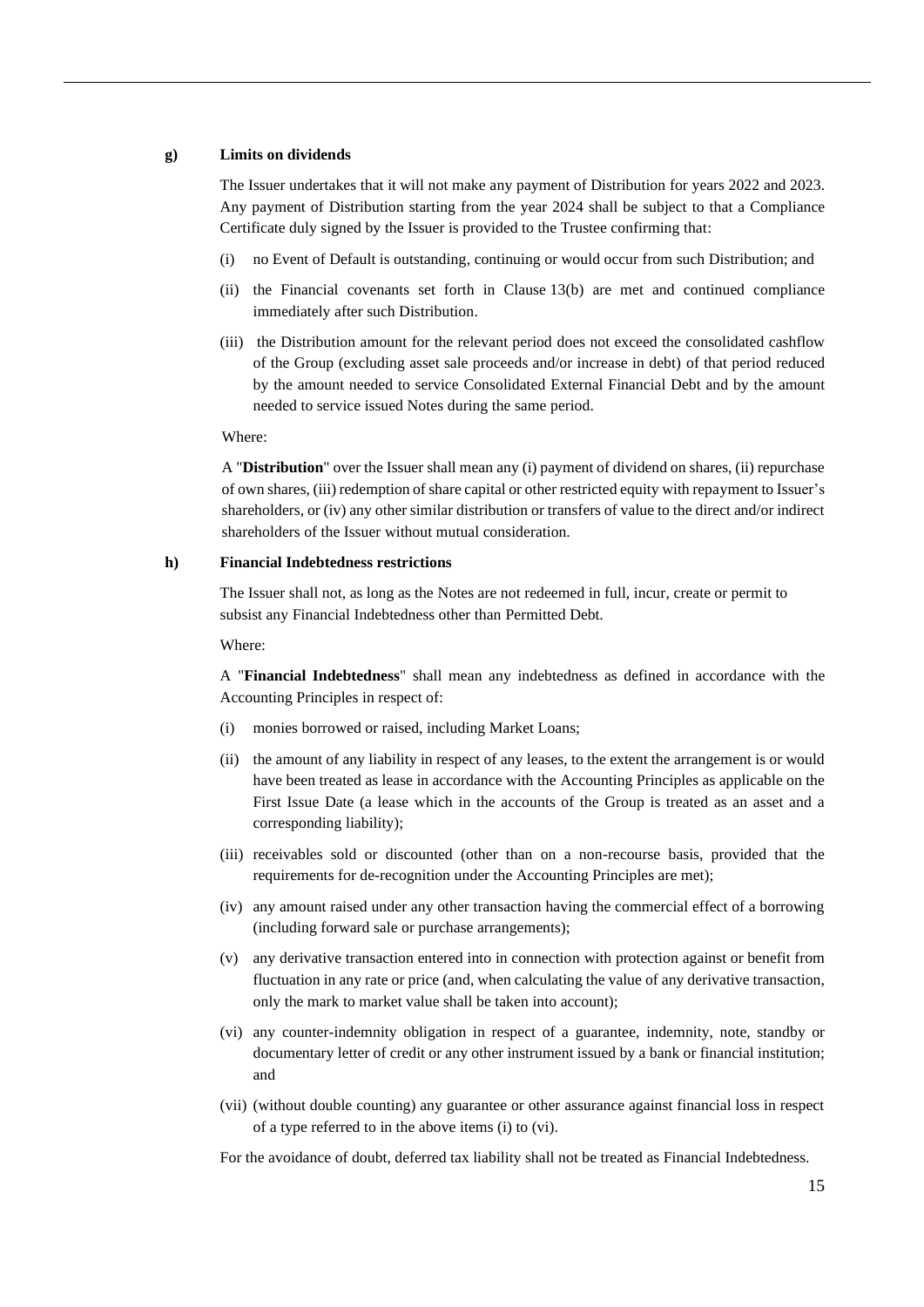A "**Permitted Debt**" shall mean incurrence of any of the following items of Financial Indebtedness as defined in accordance with the Accounting Principles:

- (i) incurred under or in connection as a result of issuance of Notes by the Issuer under these Terms and Conditions;
- (ii) taken up from a Group Company;
- (iii) incurred in order to fully refinance the Notes and provided further that such Financial Indebtedness is subject to an escrow arrangement up until the redemption of the Notes (taking into account the rules and regulations of the Nasdaq CSD);
- (iv) any financial indebtedness under any hedging arrangements entered into on market terms and as part of the ordinary course of business of the Issuer and for non-speculative purposes;
- (v) the incurrence by the Issuer of Existing Indebtedness with no right to increase, extend or renew the maturity of the Existing Indebtedness. Where a "**Existing Indebtedness**" shall mean Financial Indebtedness of the Issuer in existence as of the first issuance of Notes under these Terms and Conditions;
- (vi) guarantee or other assurance provided by Issuer for the benefit of:
	- a. Group Company's or Associated Company's counterparts of long-term fixed price power purchase agreements; or
	- b. Group Company's or Associated Company's counterparts of business/assets acquisitions transactions;

with the total amount of such guarantees or other assurances at any time not exceeding EUR 18,000,000 (eighteen million) in 2021, EUR 30,000,000 (thirty million) in 2022 and EUR 40,000,000 (forty million) in 2023 and later;

**always provided that:** (A) a Compliance Certificate duly signed by the Issuer is provided to the Trustee additionally confirming that a) no Event of Default is continuing, or would result from the additional borrowing and b) the Financial covenants as set forth in Clause [13](#page-13-0)[\(b\)](#page-13-1) are met and continued compliance immediately after such Distribution additional borrowing; and (B) such other documents and information as is agreed between the Trustee and the Issuer are provided to the Trustee.

### <span id="page-17-0"></span>**i) General warranties and undertakings**

The Issuer warrants to the Noteholders and the Trustee at the date of these Terms and Conditions and for as long as any of the Notes are outstanding that:

- (i) The Issuer is a duly registered a private liability closed end investment company intended for informed investors operating in compliance with the laws of Lithuania;
- (ii) All the Issuer´s obligations assumed under the Terms and Conditions are valid and legally binding to the Issuer and performance of these obligations is not contrary to law or the fund rules of the Issuer;
- (iii) The Issuer has all the rights and sufficient authorizations to and the Issuer has performed all the formalities required for issuing the Notes;
- (iv) All information that is provided by the Issuer to the Trustee or the Noteholders is true, accurate, complete and correct as of the date of presenting the respective information and is not misleading in any respect;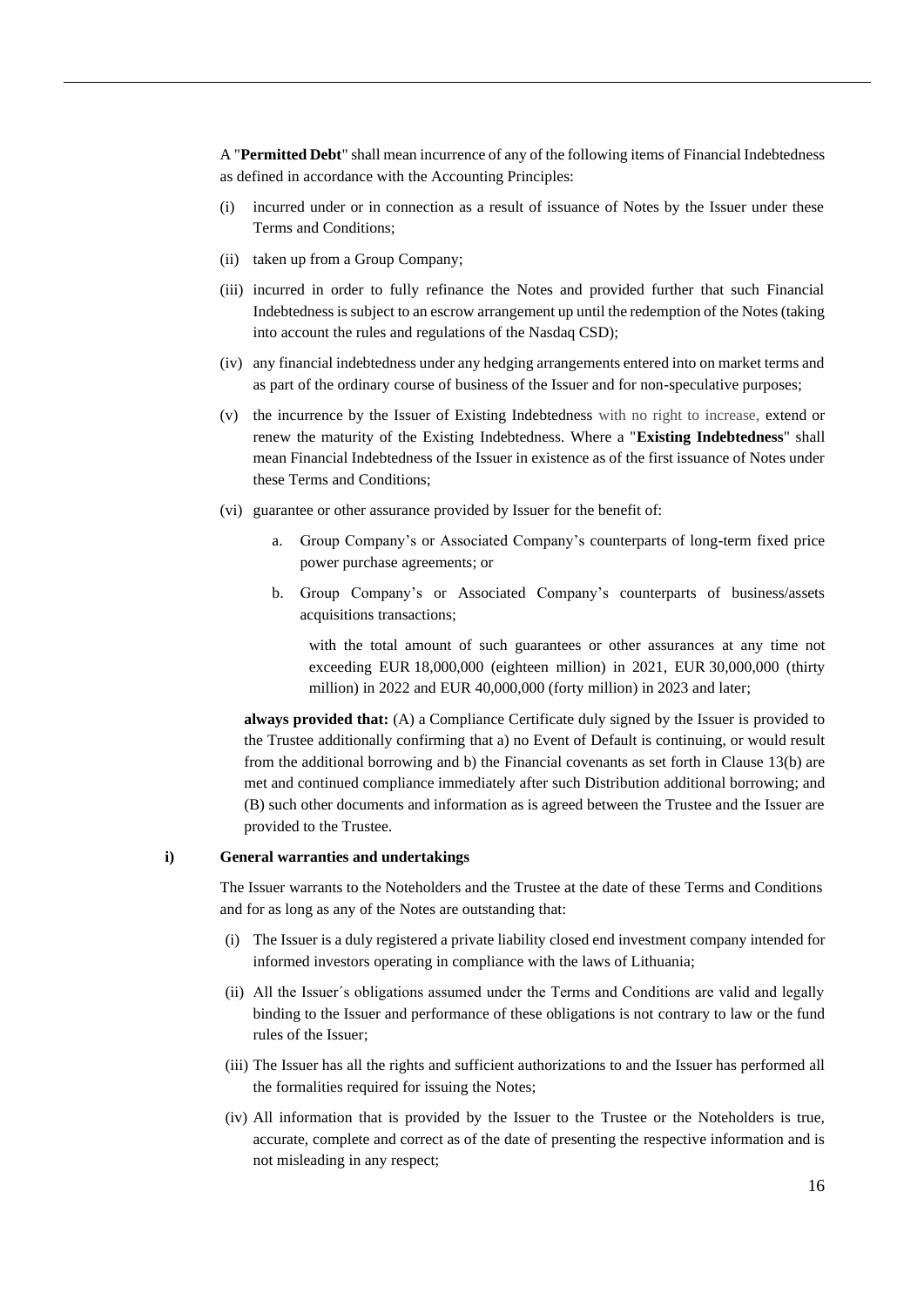- (v) The Issuer is solvent, able to pay its debts as they fall due, there are no liquidation or insolvency proceedings pending or initiated against the Issuer;
- (vi) There are no legal or arbitration proceedings pending or initiated against the Issuer which may have, or have had significant effects on the Issuer´s or Group´s financial position or profitability; and

(vii)There are no criminal or misdemeanour proceedings pending or initiated against the Issuer.

#### <span id="page-18-0"></span>**14. Events of Default**

- a) If an Event of Default (as defined below) occurs, any Noteholder may at any time falling within the period of 60 (sixty) days after an Event of Default Notice is given (the "**Early Repayment Notice**  Period"), by written notice to the Issuer declare any Note held by it and the interest accrued on such Note to be prematurely due and payable, provided that an Event of Default is continuing on the date of receipt of the Noteholder's notice by the Issuer. Payment in respect of such Notes will be made on the date which is the 5<sup>th</sup> (fifth) Business Day following the expiration of the Early Repayment Notice Period (the "**Early Repayment Date**"). Interest on such Note accrues until the Early Repayment Date (excluding the Early Repayment Date).
- b) The Issuer shall notify the Noteholders and the Trustee about the occurrence of an Event of Default (and the steps, if any, taken to remedy it) in accordance with Clause [17](#page-23-0) (*Notice*s) promptly upon becoming aware of its occurrence.
- <span id="page-18-3"></span><span id="page-18-2"></span><span id="page-18-1"></span>c) Each of the following events shall constitute an event of default (an "**Event of Default**"):
	- (i) *Non-payment*: The Issuer fails to pay any amount of principal in respect of the Notes on the due date for payment thereof or fails to pay any amount of interest in respect of the Notes on the due date for payment thereof and the default continues for a period of 5 (five) days.
	- (ii) *Breach of other obligations:* The Issuer does not comply with these Terms and Conditions in any other way than as set out under Clause  $13(c)(i)$  $13(c)(i)$  $13(c)(i)$  above, excluding with Financial covenants as set out under Claus[e 13\(](#page-13-0)[b\)](#page-13-1) above, and it is not remedied within 30 (thirty) calendar days of the earlier of the Trustee giving notice or the Issuer should have become aware of the non-compliance.
	- (iii) *Breach of Financial covenants:* The Issuer does not comply with any financial covenant as set forth in Clause [13](#page-13-0)[\(b\)](#page-13-1) and is not remedied within:
		- •30 (thirty) calendar days in case of the breach of Minimum Liquidity requirement; or
		- • 6 (six) months period when Equity Ratio or Leverage Ratio covenants under Clause 13(b)(ii) or (iii) were tested in accordance with the next relevant Financial Report.
	- (iv) *Cross-Default:* 
		- i. Any Financial Indebtedness of the Issuer, Associated Company or any Group Company is not paid when due nor within any originally applicable grace period or is declared to be or otherwise becomes due and payable prior to its specified maturity as a result of an event of default howsoever described under any document relating to Financial Indebtedness of the Issuer, Associated Company and any Group Company; or
		- ii. Any security interest securing Financial Indebtedness over any asset of the Issuer, Associated Company and any Group Company is enforced,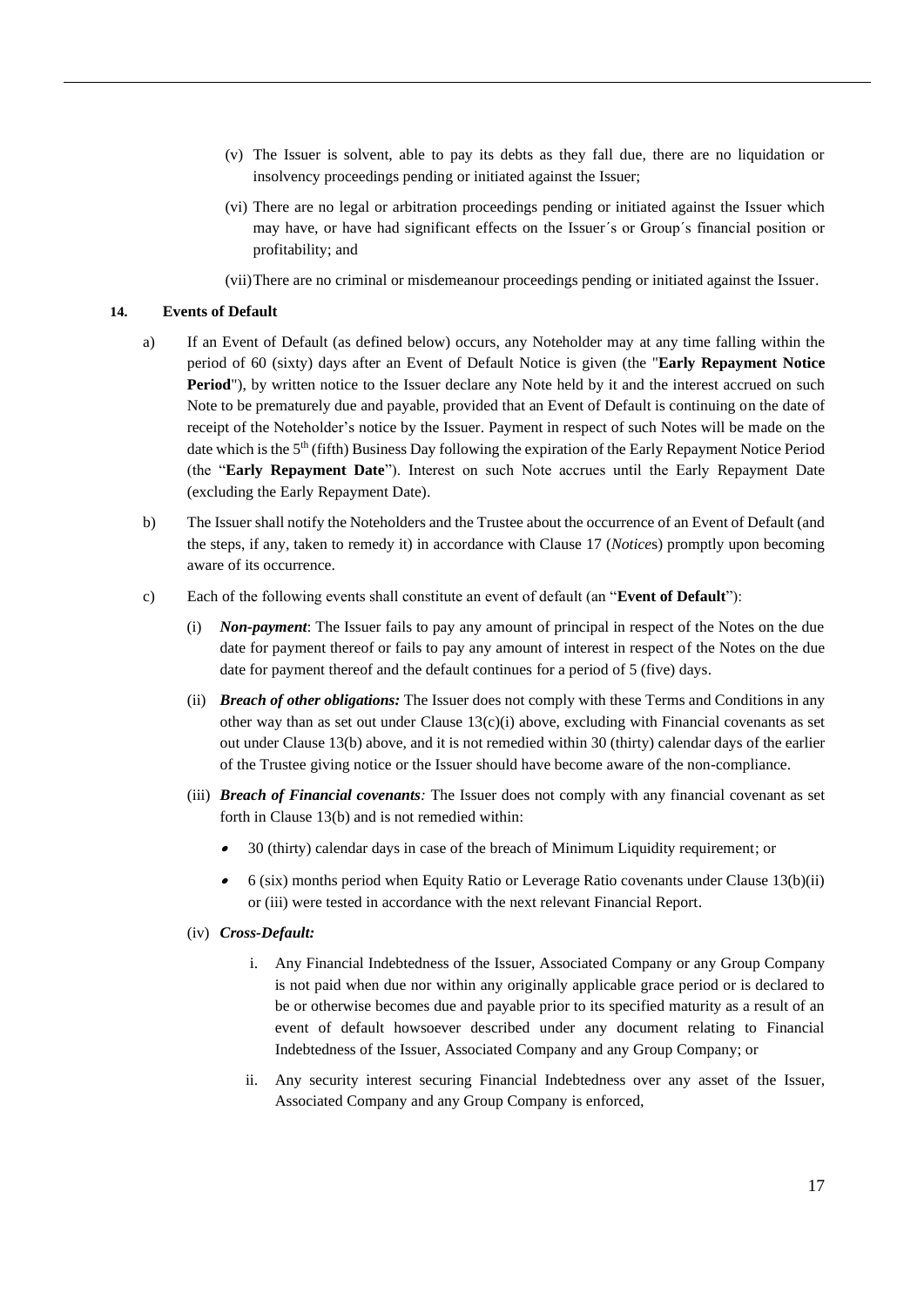provided however that the amount of Financial Indebtedness referred to under ite[m i.](#page-18-2) and/o[r ii.](#page-18-3) above, individually or on the consolidated basis exceeds an amount corresponding to EUR 500,000 (five hundred thousand).

- (v) *Insolvency:* The Issuer is unable or admits inability to pay its debts as they fall due or is declared to be unable to pay its debts under applicable law, suspends making payments on its debts generally or, by reason of actual or anticipated financial difficulties, commences negotiations with its creditors (other than under these Terms and Conditions) with a view to rescheduling its Financial Indebtedness or the value of the assets of the Issuer is less than its liabilities (taking into account contingent and prospective liabilities).
- (vi) *Insolvency proceedings:* Any corporate action, legal proceedings or other procedures are taken (other than (i) proceedings or petitions which are being disputed in good faith and are discharged, stayed or dismissed within 30 (thirty) calendar days of commencement or, if earlier, the date on which it is advertised and (ii), in relation to the Subsidiaries, voluntary liquidations) in relation to:
	- i. winding-up, dissolution, administration or reorganisation (in Lithuanian: *nemokumas, lividavimas, bankrotas, restruktūrizavimas*) (by way of voluntary agreement, scheme of arrangement or otherwise) of any Material Company;
	- ii. the appointment of a liquidator, receiver, administrator, administrative receiver or other similar officer in respect of any Material Company or any of its assets; or
	- iii. any analogous procedure or step is taken in any jurisdiction in respect of any Material Company.
- (vii) *Mergers and demergers***:**
	- i. A decision is made that any Material Company (other than the Issuer) shall be merged or demerged into a company which is not a Group Company, unless the Trustee has given its consent (not to be unreasonably withheld or delayed) in writing prior to the merger and/or demerger (where consent is not to be understood as a waiver of the rights that applicable law at the time assigns the concerned creditors); or
	- ii. the Issuer merges with any other Person or is subject to a demerger, with the effect that the Issuer is not the surviving entity.
- (viii)*Impossibility or illegality*: It is or becomes impossible or unlawful for the Issuer to fulfil or perform any of the provisions of these Terms and Conditions or if the obligations under these Terms and Conditions are not, or cease to be, legal, valid, binding and enforceable.
- <span id="page-19-0"></span>d) If the Issuer is declared insolvent, the Trustee shall represent the Noteholders in all legal proceedings and take every reasonable measure necessary to recover the amounts outstanding under the Notes. The Issuer shall notify the Trustee about being declared insolvent in accordance with Clause [17](#page-23-0) (*Notice*s) promptly upon becoming aware of its occurrence. In such a case, all payments by the Issuer relating to the Notes transferred to the Trustee, or to someone appointed by the Trustee, and shall constitute escrow funds and must be held on a separate interest-bearing account on behalf of the Noteholders. The Trustee shall arrange for payments of such funds in the following order of priority as soon as reasonably practicable.
	- (i) *first*, in or towards payment *pro rata* of (i) all unpaid fees, costs, expenses and indemnities payable by the Issuer to the Trustee, (ii) other costs, expenses and indemnities relating to the protection of the Noteholders' rights, (iii) any non-reimbursed costs incurred by the Trustee for external experts,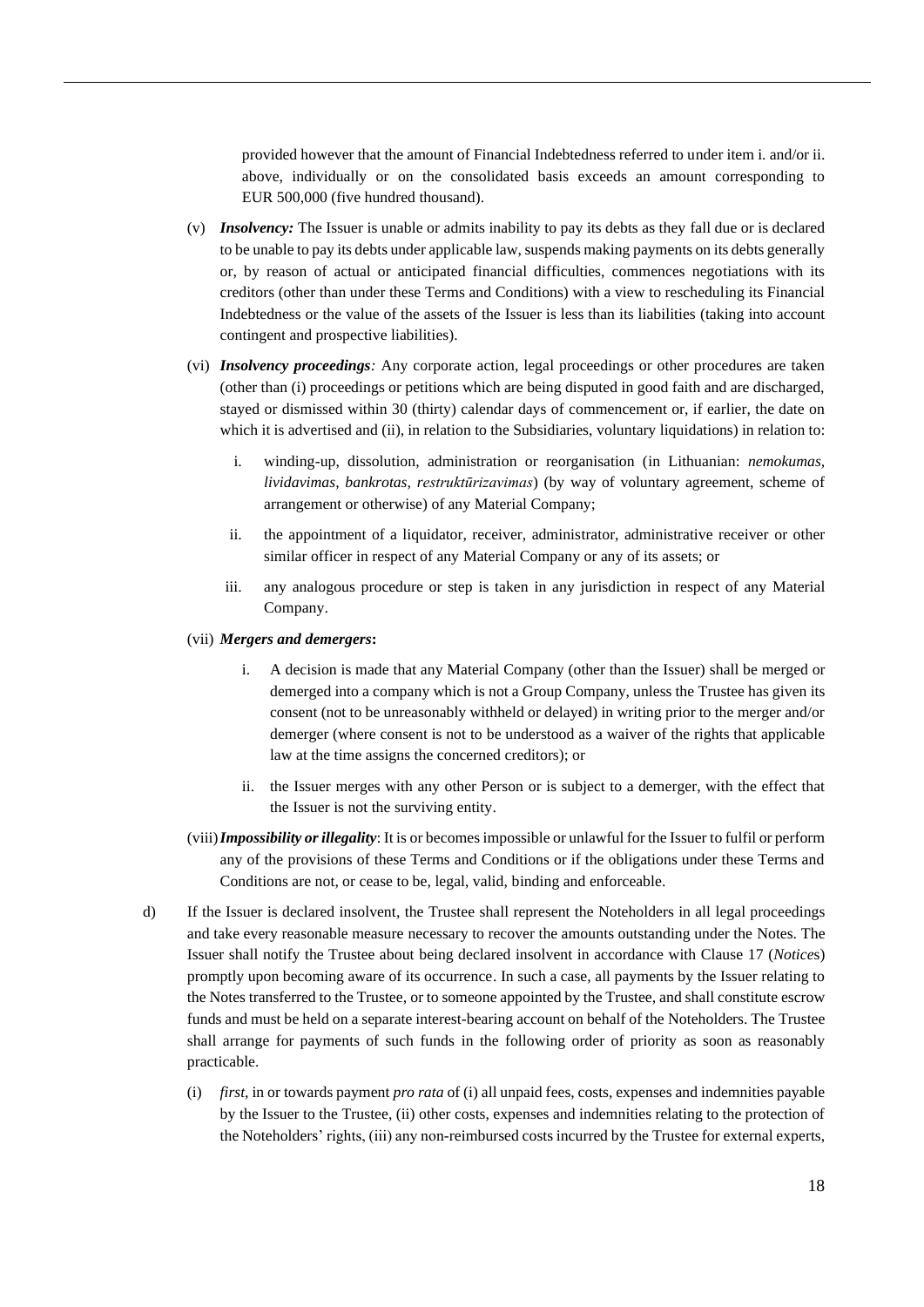and (iv) any non-reimbursed costs and expenses incurred by the Trustee in relation to a Noteholders' Meeting or a Written Procedure;

- (ii) *secondly*, in or towards payment *pro rata* of accrued but unpaid Interest under the Notes (Interest due on an earlier Interest Payment Date to be paid before any Interest due on a later Interest Payment Date);
- (iii) *thirdly*, in or towards payment *pro rata* of any unpaid principal under the Notes; and
- (iv) *fourthly*, in or towards payment *pro rata* of any other costs or outstanding amounts unpaid under these Terms and Conditions.

If the Trustee makes any payment under this Clause [14](#page-18-0)[\(d\),](#page-19-0) the Trustee, as applicable, shall notify the Noteholders of any such payment at least fifteen (15) Business Days before the payment is made. Such notice shall specify the Record Date, the payment date and the amount to be paid.

#### <span id="page-20-0"></span>**15. Noteholders' Meeting and Procedure in Writing, Modification and Waiver**

*Important note:* Following Article 3(2) of the Law on the Protection of Interests of Owners of Bonds and taking into consideration that the offering of Notes under these Terms and Conditions will always comply with the requirements, established in Article 1(4) (c) and (d) of the Regulation (EU) 2017/1129, as amended (the "**Prospectus Regulation**"), the indicated Lithuanian law shall not be applicable to the Notes, issued under these Terms and Conditions, including without limitation the requirement to appoint a trustee of noteholders, provisions, related to initiation, convocation and holding noteholders meetings, etc. Accordingly, the Meetings of Noteholders and respective provisions in connection therewith, as described in these Terms and Condition below, do not meet the requirements of and are not regulated by the Law on the Protection of Interests of Owners of Bonds.

The Trustee will, in accordance with the Terms and Conditions, represent the Noteholders in respect of the Notes.

a) *General provisions:* The decisions of the Noteholders (including decisions on amendments to these Terms and Conditions Notes or the Final Terms of the relevant Series or granting of consent or waiver) shall be passed at the Noteholders' Meeting or in Procedure in Writing at the choice of the Trustee.

The Trustee shall have a right to convene the Noteholders' Meeting or instigate the Procedure in Writing at any time and Trustee shall do so following a written request from the Issuer or Noteholders who, on the day of the request, represent not less than 1/10 (one-tenth) of the aggregate principal amount of the outstanding Notes or of the aggregate principal amount of the outstanding Notes of the relevant Series (as applicable) (excluding the Issuer and its Subsidiaries). As a general rule, the Noteholders' Meeting or in Procedure in Writing is convened by a decision of the Trustee.

The Trustee may refrain from convening the Noteholders' Meeting or instigating the Procedure in Writing if (i) the suggested decision does not fall under the competence of Noteholders, or (ii) the suggested decision is not in accordance with applicable laws.

In case convening of the Noteholders' Meeting or instigation of the Procedure in Writing is requested by the Issuer or Noteholders, the Trustee shall be obliged to convene the Noteholders' Meeting or instigate the Procedure in Writing within 1 (one) month after receipt of the respective Issuer's or Noteholders' written request.

All expenses in relation to the convening and holding the Meeting of Bondholders shall be covered by the Issuer.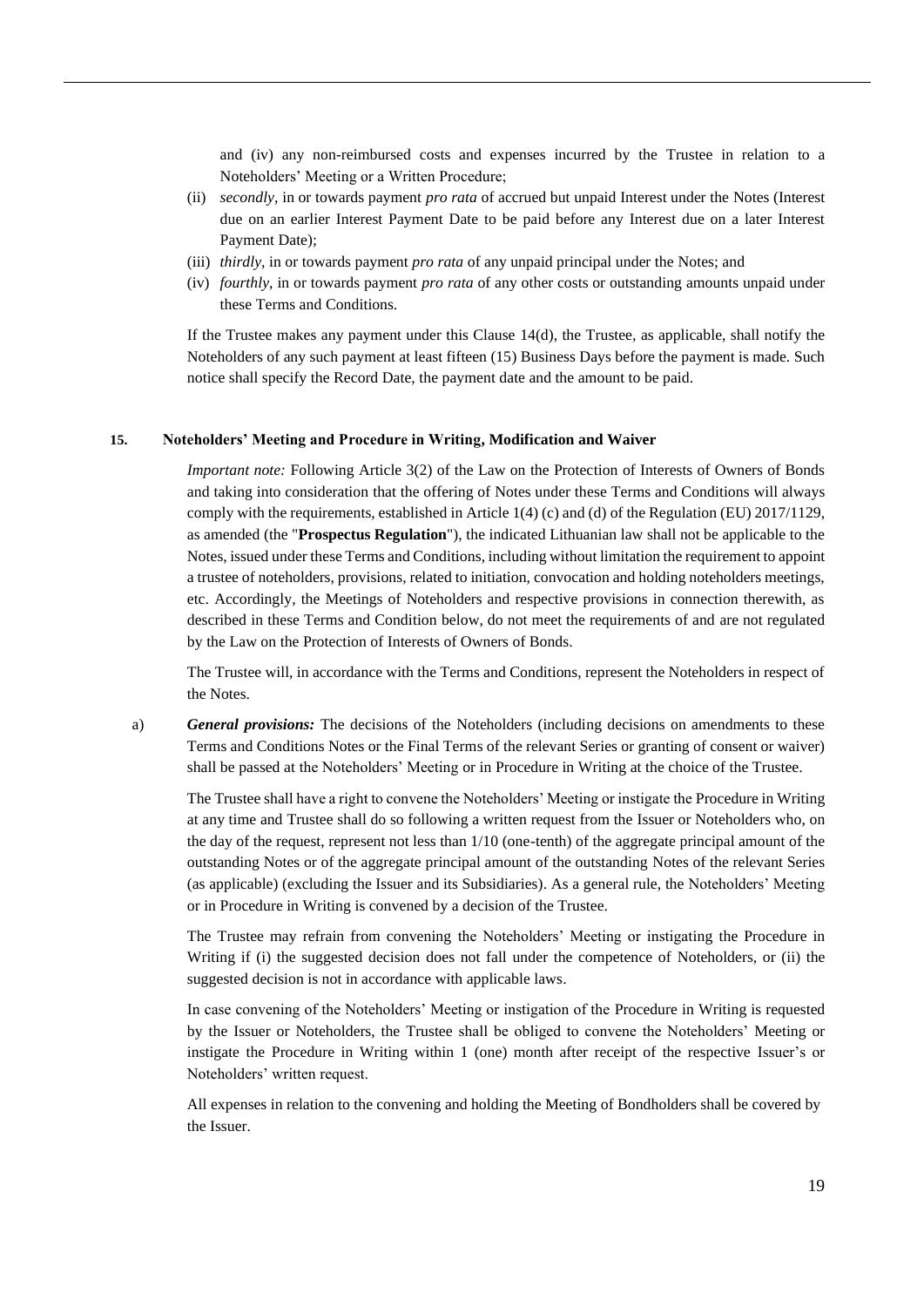Only those who were registered as the Noteholders by the end of the  $5<sup>th</sup>$  (fifth) Business Day prior to convening the Noteholders' Meeting or instigation of the Procedure in Writing or proxies authorised by such Noteholders, may exercise their voting rights at the Noteholders' Meeting or in the Procedure in Writing.

If the Issuer and/or its Subsidiaries are the Noteholders, their principal amount of the Notes will be excluded when a quorum is calculated.

Without amending or varying these Terms and Conditions, the Trustee may prescribe such further regulations regarding the convening and holding of the Noteholders' Meeting or the Procedure in Writing as the Trustee may deem appropriate. Such regulations may include e.g. a possibility for Noteholders to vote without attending the meeting in person, holding the Noteholders' Meeting in the form of a video conference etc.

b) *Quorum*: Quorum at the Noteholders' Meeting or in respect of the Procedure in Writing only exists if (i) at least 2 (two) or more persons representing at least 50 (fifty) per cent or (ii) one Noteholder holding 100 (one hundred) per cent of the principal amount of the Series of Notes outstanding are present in the meeting or provide replies in the Procedure in Writing.

If quorum does not exist at the Noteholders' Meeting or in respect of the Procedure in Writing, the Issuer can convene an adjourned Noteholders' Meeting or instigate a second Procedure in Writing, as the case may be, on a date no earlier than 14 (fourteen) days and no later than 28 (twenty-eight) days after the original meeting at a place to be determined by the Issuer.

The adjourned Noteholders' meeting constitutes a quorum, if (i) at least 2 (two) or more persons representing at least 10 (ten) per cent or (ii) one Noteholder holding 100 (one hundred) per cent of the principal amount of the Series of Notes outstanding are present in the meeting or provide replies in the Procedure in Writing.

The notice of the adjourned meeting or, in the Procedure in Writing, information regarding the extended time for replies, must be given in the same manner as the notice of the original meeting or the Procedure in Writing. The notice must also include the requirements for a constitution of a quorum.

The voting rights of the Noteholders will be determined on the basis of the principal amount of the Notes held.

- c) *Noteholders decisions:* A Noteholders' Meeting or a Procedure in Writing may, at the request of the Issuer, make decisions that are binding on the Noteholders on:
	- (i) any amendments to the terms and conditions of the relevant Series of Notes, and
	- (ii) a temporary waiver regarding the terms and conditions of the relevant Series of Notes.

The consent of Noteholders representing at least 75 (seventy-five) per cent of the aggregate principal amount of the outstanding Notes attending the Noteholders' Meeting or participating in the Procedure in Writing will be required to make any amendments to the terms and conditions of the relevant Series of Notes, including:

- (i) change any date fixed for payment of principal or interest in respect of the Notes, to reduce the amount of principal or interest payable on any date in respect of the Notes, to alter the method of calculating the amount of any payment in respect of the Notes or the date for any such payment, to change the currency of any payment under the Notes; or
- (ii) change Clause [4](#page-7-1) (*Status of the Notes*), Clause [14](#page-18-0) (*Events of Default*) or Clause [18](#page-24-0) (*Governing Law and Jurisdiction*); or

20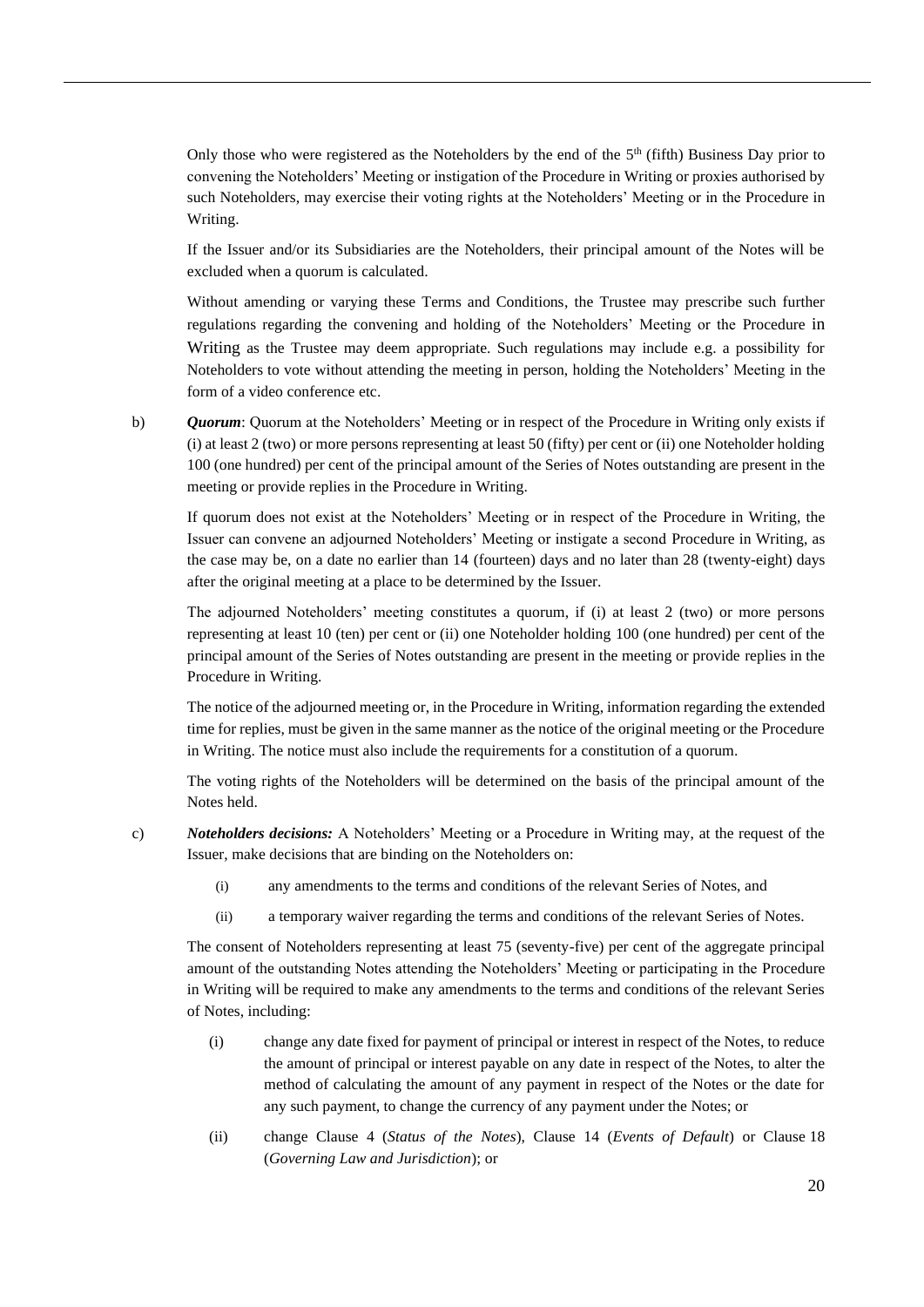- (iii) waive a breach of or amend an undertakings set out in Clause [13](#page-13-0) (*Special undertakings*);
- (iv) change the quorum requirements of the Noteholders' Meeting or Procedure in Writing; and/or
- (v) change the majority required for the decisions of the Noteholders' Meeting or Procedure in Writing.

Consent of simple majority (more than 50 (fifty) per cent) of all Noteholders or the Noteholders of the respective Series (as applicable) attending the Noteholders' Meeting or participating in the Procedure in Writing is required for a temporary waiver regarding the terms and conditions of the relevant Series of Notes.

Notes held by or for the account of the Issuer or any of its subsidiaries for their own account will not carry the right to vote at the Noteholders' Meetings and will not be taken into account in determining how many Notes are outstanding for the purposes of the present Clauses of these Terms and Conditions.

The Noteholders' Meeting and the Procedure in Writing can authorise a named person to take any necessary actions to enforce the decisions of the Noteholders' Meeting or the Procedure in Writing.

A matter decided at the Noteholders' Meeting or the Procedure in Writing is binding on all Noteholders of the relevant Series of Notes, irrespective of whether they were present at the Noteholders' Meeting or participated in the Procedure in Writing. Decisions made at the Noteholders' Meeting or in the Procedure in Writing are deemed to have been received by the Noteholders of the relevant Series at the time (i) they have been entered in the issue account maintained by Nasdaq CSD, or (ii) notified to the Noteholders in accordance with Clause [17](#page-23-0) (*Notices*), provided that a failure to do so shall not invalidate any decision made or voting result achieved. In addition, the Noteholders are obliged to notify subsequent transferees of the Notes of the resolutions of the Noteholders' meeting and the Procedure in Writing.

A notice to Nasdaq CSD must be given on (i) the convening of a Noteholders' Meeting or the request for a Procedure in Writing, and (ii) on their resolutions made in accordance with Nasdaq CSD Rules.

All expenses in relation to the convening and holding the Noteholders' Meeting or a Procedure in Writing shall be covered by the Issuer.

d) *Meetings of Noteholders*: If a decision of the Noteholders is intended to be passed at the Noteholders' Meeting, then a respective notice of the Noteholders' Meeting shall be provided to the Noteholders in accordance with Clause [17](#page-23-0) (*Notices*) no later than 10 (ten) Business Days prior to the meeting. Furthermore, the notice shall specify the time, place and agenda of the meeting, as well as any action required on the part of the Noteholders that will attend the meeting. No matters other than those referred to in the notice may be resolved at the Noteholders' Meeting.

The Noteholders' Meeting shall be held in Vilnius, Lithuania, and its chairman shall be the Issuer's representative appointed by the Issuer.

The Noteholders' Meeting shall be organised by the chairman of the Noteholders' Meeting.

The Noteholders' Meeting shall be held in English with translation into Lithuanian, unless the Noteholders present in the respective Noteholders' Meeting unanimously decide that the respective Noteholders' Meeting shall be held only in Lithuanian or English.

Representatives of the Issuer and persons authorised to act for the Issuer may attend and speak at the Noteholders' Meeting.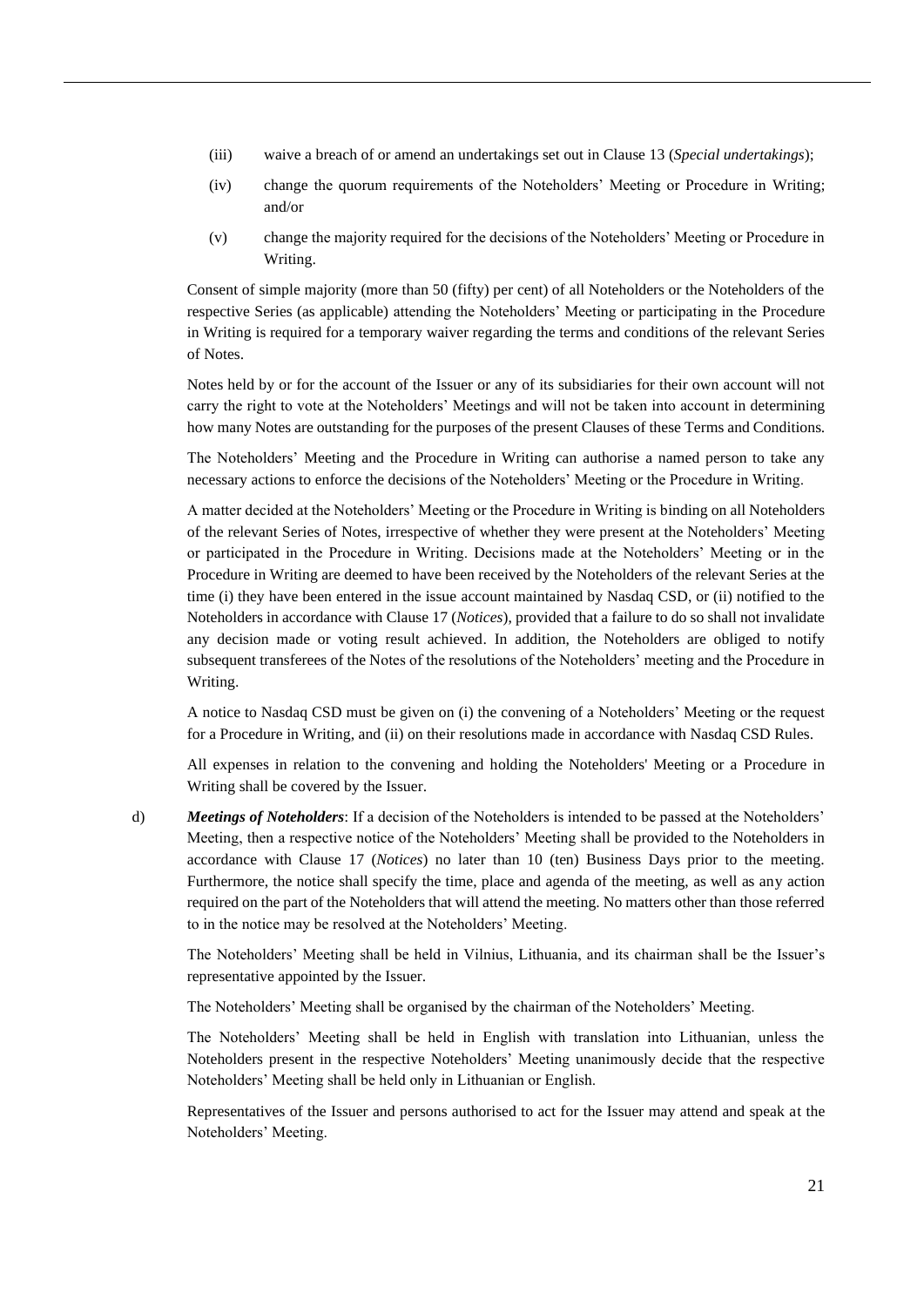<span id="page-23-1"></span>Minutes of the Noteholders' Meeting shall be kept, recording the day and time of the meeting, attendees, their votes represented, matters discussed, results of voting, and resolutions which were adopted. The minutes shall be signed by the keeper of the minutes, which shall be appointed by the Noteholders' Meeting. The minutes shall be attested by the chairman of the Noteholders' Meeting, if the chairman is not the keeper of the minutes, as well as by one of the persons appointed by the Noteholders' Meeting to attest the minutes. The minutes from the relevant Noteholders' Meeting shall at the request of a Noteholder be sent to it by the Issuer.

- e) **Procedure in Writing:** If a decision of the Noteholders is intended to be passed by the Procedure in Writing, then a respective communication of the Procedure in Writing shall be provided to the Noteholders in accordance with Claus[e 17](#page-23-0) (*Notices*). Communication to the Noteholders shall include:
	- (i) each request for a decision by the Noteholders;
	- (ii) a description of the reasons for each request;
	- (iii) a specification of the Business Day on which a person must be registered as a Noteholder in order to be entitled to exercise voting rights;
	- (iv) instructions and directions on where to receive a form for replying to the request (such form to include an option to vote "yes" or "no" for each request), as well as a form of a power of attorney;
	- (v) the stipulated time period within which the Noteholder must reply to the request (such time period to last at least 10 (ten) Business Days from the communication pursuant to paragraph [e\)](#page-23-1) above) and a manner of a reply; and
	- (vi) a statement that if the Noteholder does not reply to the request in the stipulated time period, then it shall be deemed that the Noteholder has voted against each request.

When the requisite majority consents have been received in a Procedure in Writing, the relevant decision shall be deemed to be adopted even if the time period for replies in the Procedure in Writing has not yet expired.

f) *Minor modification:* The Notes and these Terms and Conditions may be amended by the Issuer without the consent of the Noteholders to correct a manifest error or is to comply with mandatory provision of the applicable law. In addition, the Issuer shall have a right to amend the technical procedures relating to the Notes in respect of payments or other similar matters without the consent of the Noteholders, if such amendments are not prejudicial to the interests of the Noteholders.

#### <span id="page-23-2"></span>**16. Further Issues**

The Issuer may from time to time, without the consent of the Noteholders and in accordance with the Clause [13](#page-13-0) (*Special Undertakings*), create and issue further notes having the same terms and conditions as the Notes in all respects (or in all respects except for the first payment of interest) and so that such further issue shall be consolidated and form a single series with the Notes. References in these Terms and Conditions to the Notes include (unless the context requires otherwise) any other notes issued pursuant to this Clause [16](#page-23-2) and forming a single series with the Notes.

#### <span id="page-23-0"></span>**17. Notices**

Noteholders shall be advised of matters relating to the Notes by a notice:

a) in English and Lithuanian sent to the Noteholders via emails indicated in the Subscription Orders (before Listing); or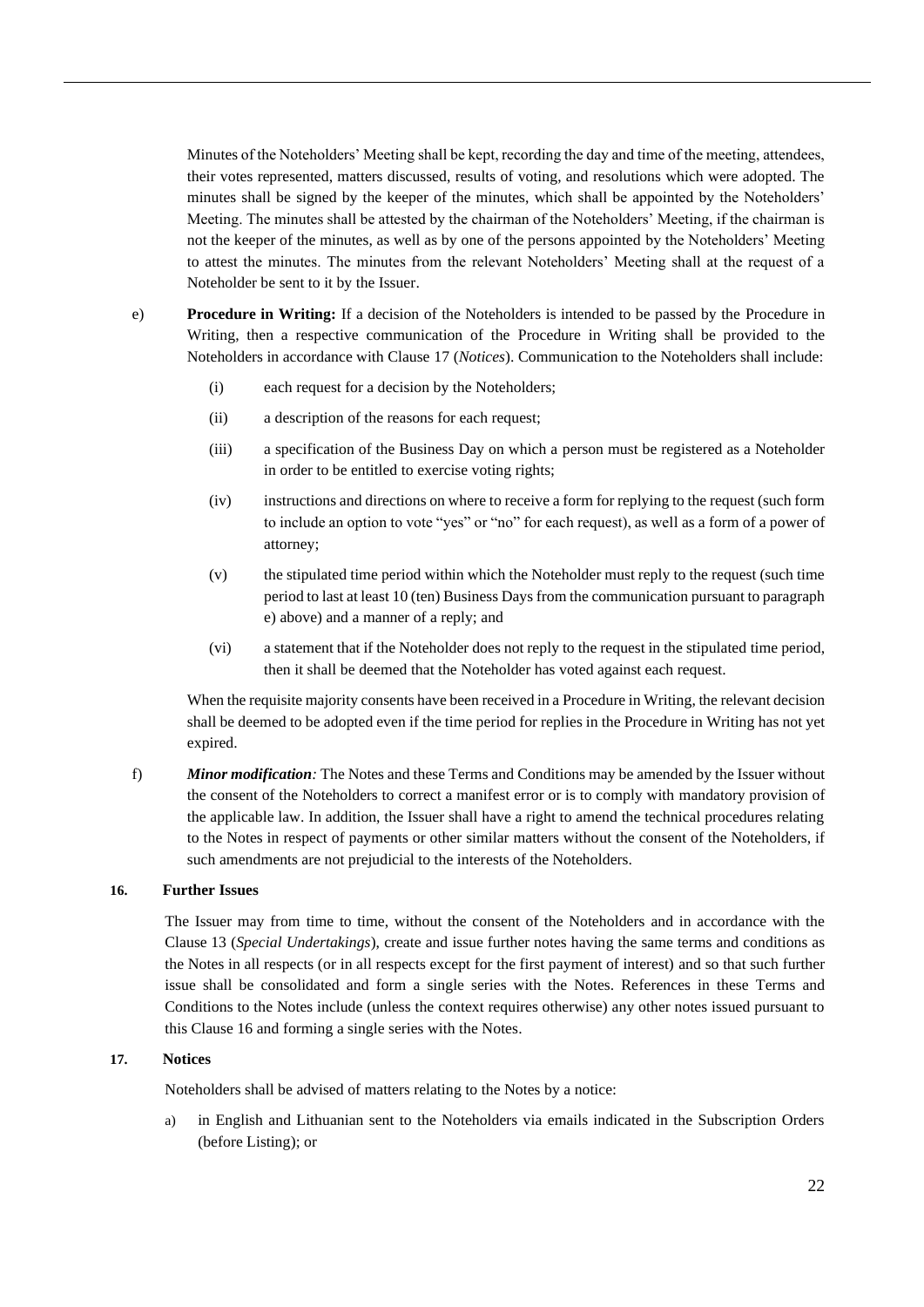b) published in English and Lithuanian on the Issuer's website at www.lordslb.lt/AEI green bonds as well as on [www.nasdaqbaltic.com](http://www.nasdaqbaltic.com/) and in Central Regulated Information Base [\(www.crib.lt\)](http://www.crib.lt/) (upon Listing).

Any such notice shall be deemed to have been received by the Noteholders when sent or published in the manner specified in this Clause [17.](#page-23-0)

## <span id="page-24-0"></span>**18. Appointment and Replacement of the Trustee**

a) **Appointment of Trustee**: By subscribing for Notes, each initial Noteholder appoints the Trustee to act as its agent in all matters relating to the Notes and these Terms and Conditions, and authorises the Trustee to act on its behalf (without first having to obtain its consent, unless such consent is specifically required by these Terms and Conditions) in any legal or arbitration proceedings relating to the Notes held by such Noteholder, including the winding-up, dissolution, liquidation or insolvency (or its equivalent in any other jurisdiction) of the Issuer. By acquiring Notes, each subsequent Noteholder confirms such appointment and authorisation for the Trustee to act on its behalf. Any initial Noteholder is entitled to withdraw such appointment and authorisation of the Trustee by giving a withdrawal notice to the Trustee by sending it to the Trustee's registered address.

Each Noteholder shall immediately upon request by the Trustee provide the Trustee with any such documents, including a written power of attorney (in form and substance satisfactory to the Trustee), as the Trustee deems necessary for the purpose of exercising its rights and/or carrying out its duties under these Terms and Conditions. The Trustee is under no obligation to represent a Noteholder which does not comply with such request.

The Trustee is entitled to fees for its work and to be indemnified for costs, losses and liabilities on the terms set out in these Terms and Conditions and the Trustee Agreement, and the Trustee's obligations under these Terms and Conditions are conditioned upon the due payment of such fees and indemnifications. The Trustee is not obliged to expend or risk its own funds or otherwise incur any financial liability (including, but without limitation, legal fees) in the performance of its duties, obligations or responsibilities or the exercise of any right, power, authority or discretion if it has grounds for believing the repayment of such funds is not reasonably assured to it. For this purpose, the Trustee may demand, prior to taking any such action, payment in advance as it considers (without prejudice to any further demand) shall be sufficient to prefund it.

The Issuer shall on demand by the Trustee pay all costs for external experts engaged by it (i) after the occurrence of an Event of Default, (ii) for the purpose of investigating or considering (A) an event or circumstance which the Trustee reasonably believes is or may lead to an Event of Default or (B) a matter relating to the Issuer or the Notes which the Trustee reasonably believes may be detrimental to the interests of the Noteholders under the Terms and Conditions, and (iii) in connection with any Noteholders' Meeting or Procedure in Writing, or (iv) in connection with any amendment (whether contemplated by the Terms and Conditions or not) or waiver under the Terms and Conditions.

When acting pursuant to these Terms and Conditions, the Trustee is always acting with binding effect on behalf of the Noteholders. The Trustee is never acting as an advisor to the Noteholders or the Issuer. Any advice or opinion from the Trustee does not bind the Noteholders or the Issuer.

The Trustee is entitled to delegate its duties to other professional parties and to engage external experts when carrying out its duties as trustee, without having to first obtain any consent from the Noteholders or the Issuer, but the Trustee shall remain liable for the actions of such parties under these Terms and **Conditions**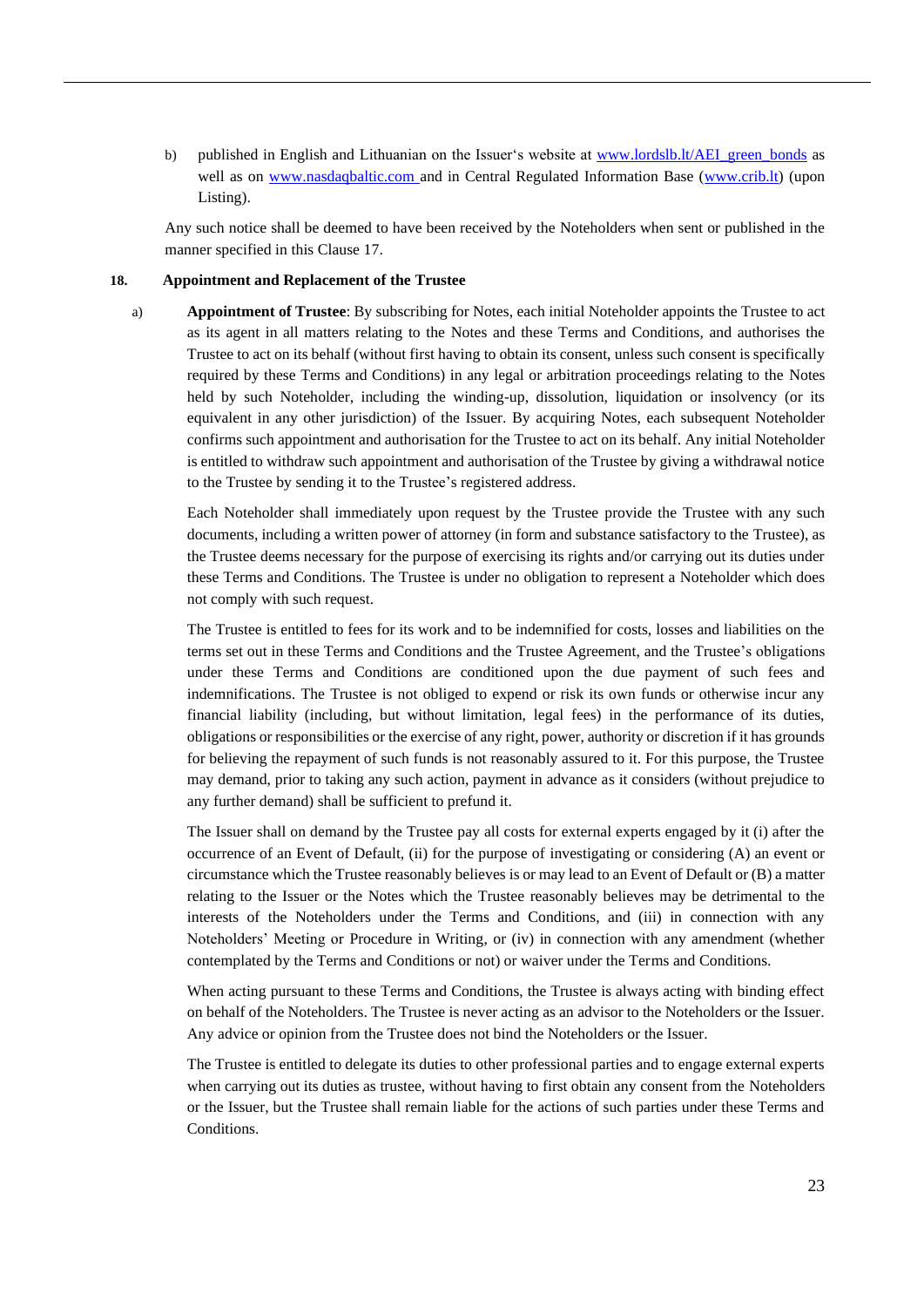The Trustee may act as agent for several issues of securities issued by or relating to the Issuer and other group companies notwithstanding potential conflicts of interest.

b) **Duties of the Trustee**: The Trustee shall represent the Noteholders in accordance with these Terms and Conditions and shall carry out its duties under these Terms and Conditions in a reasonable, proficient and professional manner, with reasonable care and skill. However, the Trustee is not responsible for the execution or enforceability of these Terms and Conditions. The Trustee shall keep the latest version of these Terms and Conditions (including any document amending these Terms and Conditions) and they will be available on the website of the Trustee upon listing of the Notes.

Upon request by a Noteholder, the Trustee shall promptly distribute to the Noteholders any information from such Noteholder which relates to the Notes (at the discretion of the Trustee). The Trustee may require that the requesting Noteholder reimburses any costs or expenses incurred, or to be incurred, by the Trustee in doing so (including a reasonable fee for the work of the Trustee) before any such information is distributed. The Trustee shall upon request by a Noteholder disclose the identity of any other Noteholder who has consented to the Trustee in doing so.

The Trustee shall treat all Noteholders equally and, when acting pursuant to these Terms and Conditions, act with regard only to the interests of the Noteholders and shall not be required to have regard to the interests or to act upon or comply with any direction or request of any other person, other than as explicitly stated in these Terms and Conditions and the Trustee Agreement.

If in the Trustee's reasonable opinion the cost, loss or liability which it may incur (including reasonable fees to the Trustee) in complying with instructions of the Noteholders, or taking any action at its own initiative, will not be covered by the Issuer, the Trustee may refrain from acting in accordance with such instructions, or taking such action, until it has received such funding or indemnities (or adequate security has been provided therefore) as it may reasonably require. The Trustee shall give a notice to the Noteholders (i) before it ceases to perform its obligations under these Terms and Conditions by reason of the non-payment by the Issuer of any fee or indemnity due to the Trustee under these Terms and Conditions or the Trustee Agreement, or (ii) if it refrains from acting for any reason described in this Clause.

Other than as specifically set out in the Terms and Conditions, the Trustee shall not be obliged to monitor (i) whether any Event of Default has occurred, (ii) the performance, default or any breach by the Issuer or any other party of its obligations under Terms and Conditions, or (iii) whether any other event specified in any Finance Document has occurred. Should the Trustee not receive such information, the Trustee is entitled to assume that no such event or circumstance exists or can be expected to occur, provided that the Trustee does not have actual knowledge of such event or circumstance.

The Trustee shall (i) review each Compliance Certificate delivered to it to determine that it meets the requirements set out in these Terms and Conditions and as otherwise agreed between the Issuer and the Trustee, (ii) check that the information in the Compliance Certificate is correctly extracted from the financial statements delivered pursuant to Clause [13](#page-13-0)[\(e\)](#page-15-0) or other relevant documents supplied together with the Compliance Certificate, and (iii) verify that the Issuer according to its reporting in the Compliance Certificate meets the relevant financial covenant(s) or tests. The Issuer shall promptly upon request provide the Trustee with such information as the Trustee reasonably considers necessary for the purpose of being able to comply with this clause.

The Trustee shall neither be liable to the Issuer or the Noteholders for damage due to any documents and information delivered to the Trustee not being accurate, correct and complete, unless it has actual knowledge to the contrary, nor be liable for the content, validity, perfection or enforceability of such documents.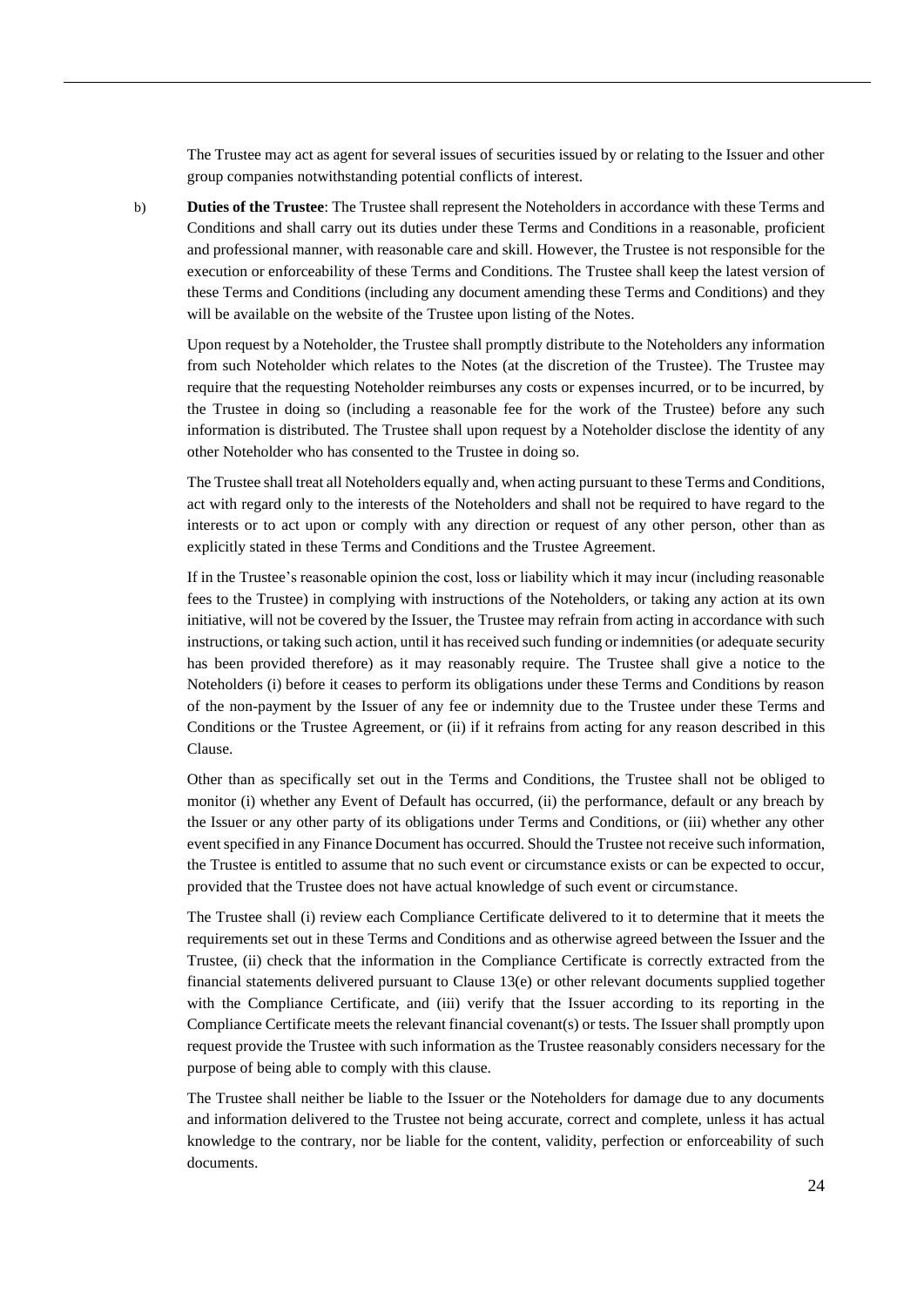The Trustee shall give a notice to the Noteholders (i) before it ceases to perform its obligations under the Terms and Conditions by reason of the non-payment by the Issuer of any fee or indemnity due to the Trustee under the Terms and Conditions or the Trustee Agreement or (ii) if it refrains from acting for any reason described above.

c) **Limited Liability of the Trustee**: The Trustee will not be liable to the Noteholders for damage or loss caused by any action taken or omitted by it under or in connection with these Terms and Conditions, unless directly caused by its negligence or wilful misconduct. The Trustee shall never be responsible for indirect loss.

The Trustee shall not be considered to have acted negligently if it has acted in accordance with advice from or opinions of reputable external experts engaged by the Trustee or if the Trustee has acted with reasonable care in a situation when the Trustee considers that it is detrimental to the interests of the Noteholders to delay the action in order to first obtain instructions from the Noteholders.

The Trustee shall have no liability to the Issuer or the Noteholders for damage caused by the Trustee acting in accordance with instructions of the Noteholders given in accordance with these Terms and Conditions.

d) **Replacement of the Trustee**: The Trustee may resign by giving notice to the Issuer and the Noteholders, in which case the Noteholders shall appoint a successor Trustee at a Noteholders' Meeting convened by the retiring Trustee or by way of Procedure in Writing initiated by the retiring Trustee.

If the Trustee is insolvent or becomes subject to bankruptcy proceedings, the Trustee shall be deemed to resign and the Issuer shall within ten (10) Business Days appoint a successor Trustee which shall be an independent financial institution or other reputable company which regularly acts as agent under debt issuances.

A Noteholders representing not less than 1/10 (one-tenth) of the Adjusted Nominal Amount may, by notice to the Issuer require that a Noteholders' Meeting is held for the purpose of dismissing the trustee and appointing a new Trustee. The Issuer may, at a Noteholders' Meeting convened by it or by way of Procedure in Writing initiated by it, propose to the Noteholders that the Trustee be dismissed and a new Trustee appointed.

If the Noteholders have not appointed a successor Trustee within ninety (90) calendar days after (i) the earlier of the notice of resignation was given or the resignation otherwise took place or (ii) the Trustee was dismissed through a decision by the Noteholders, the Issuer shall appoint a successor Trustee which shall be an independent financial institution or other reputable company which regularly acts as agent under debt issuances.

The Trustee's resignation or dismissal shall only take effect upon the appointment of a successor Trustee and acceptance by such successor Trustee of such appointment and the execution of all necessary documentation to effectively substitute the retiring Trustee.

e) **Other provisions:** For the purpose of or in connection with any Noteholders' Meeting or any Procedure in Writing, at the request of the Trustee, the Issuer shall promptly obtain the list of the Noteholders and provide it to the Trustee.

The Issuer shall issue any necessary power of attorney to Trustee or such persons employed by the Trusty, as notified by the Trustee, in order for such individuals to independently obtain information directly from the Nasdaq CSD in respect of the Notes and Noteholders. The Issuer may not revoke any such power of attorney unless directed by the Trustee or unless consent thereto is given by the Noteholders.